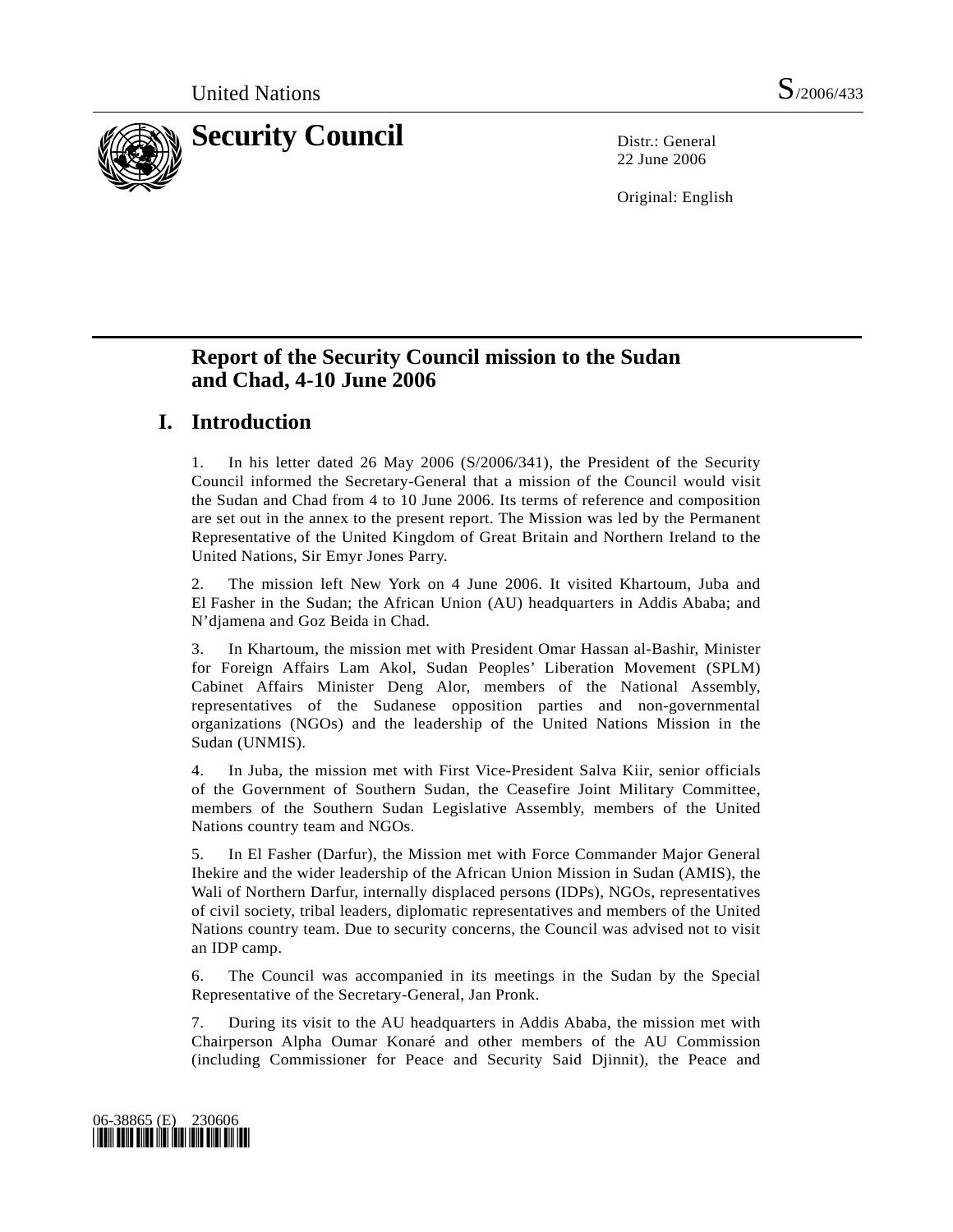Security Council and AMIS troop-contributing countries. The Council also briefly met with Under-Secretary Guéhenno, who was visiting with the technical assessment mission.

8. In Chad, the mission met with President Idriss Déby and his cabinet, diplomatic representatives and members of the United Nations country team, as well as Sudanese refugees and Chadian internally displaced persons in Goz Beida.

# **II. Overview**

9. The Council had long planned a visit to the Sudan further to the Security Council meeting held in Nairobi in November 2004 and the signing of the Comprehensive Peace Agreement. The mission visit to the Sudan in June also followed the signing of the Darfur Peace Agreement in May 2006.

10. During its visit, the mission found the Darfur conflict to be complex and not easily understood by the international community.

### **Darfur**

11. With interlocutors from the Government of the Sudan, the mission stressed the following points: its respect for the sovereignty and territorial integrity of the Sudan; its welcome of the decision of the Government of the Sudan to sign the Darfur Peace Agreement; the need to exert pressure on the Sudan Liberation Movement (SLM)/Abdul Wahid al-Nur and Justice and Equality Movement (JEM); the AU recommendation that AMIS be transferred to a United Nations mission in Darfur; that such a force would require a robust mandate in order to protect citizens and itself; the Council's desire to work in cooperation and partnership with the Government of the Sudan; and its hope to see the Government of the Sudan agree to the exact nature of a United Nations operation during the forthcoming visit of the joint technical assessment mission to the Sudan.

12. President Al-Bashir made clear to the mission that a United Nations force in Darfur with a mandate under Chapter VII of the Charter of the United Nations was unacceptable to the Government of the Sudan. He stressed that it was for the Government of the Sudan to disarm the various militias, including the Janjaweed, by itself. Tribal leaders in Darfur also spoke out strongly against such a United Nations force, claiming that the United Nations was a front for colonialism and/or United States interventionism. However, SPLM and AMIS contacts expressed their doubts that the Government of the Sudan was capable of carrying out disarmament of the militias by itself. The IDPs that the mission met in the Sudan and Chad all called for United Nations protection.

13. In its discussions in Addis Ababa, the mission agreed with the AU that AMIS should be urgently strengthened and a tougher mandate be adopted, including the protection of civilians, ahead of the deployment of a United Nations mission. AU Commission Chairperson Konaré underlined his support for United Nations transition. He also said that he had written to NATO to request further logistical support (but not troops). A revised concept of operations was being drawn up to enable AMIS to fulfil its tasks under the Darfur Peace Agreement, including an increase in troop numbers from 6,100 to 10,500. AMIS Force Commanders warned that, without such reinforcements, Darfur risked becoming another Rwanda.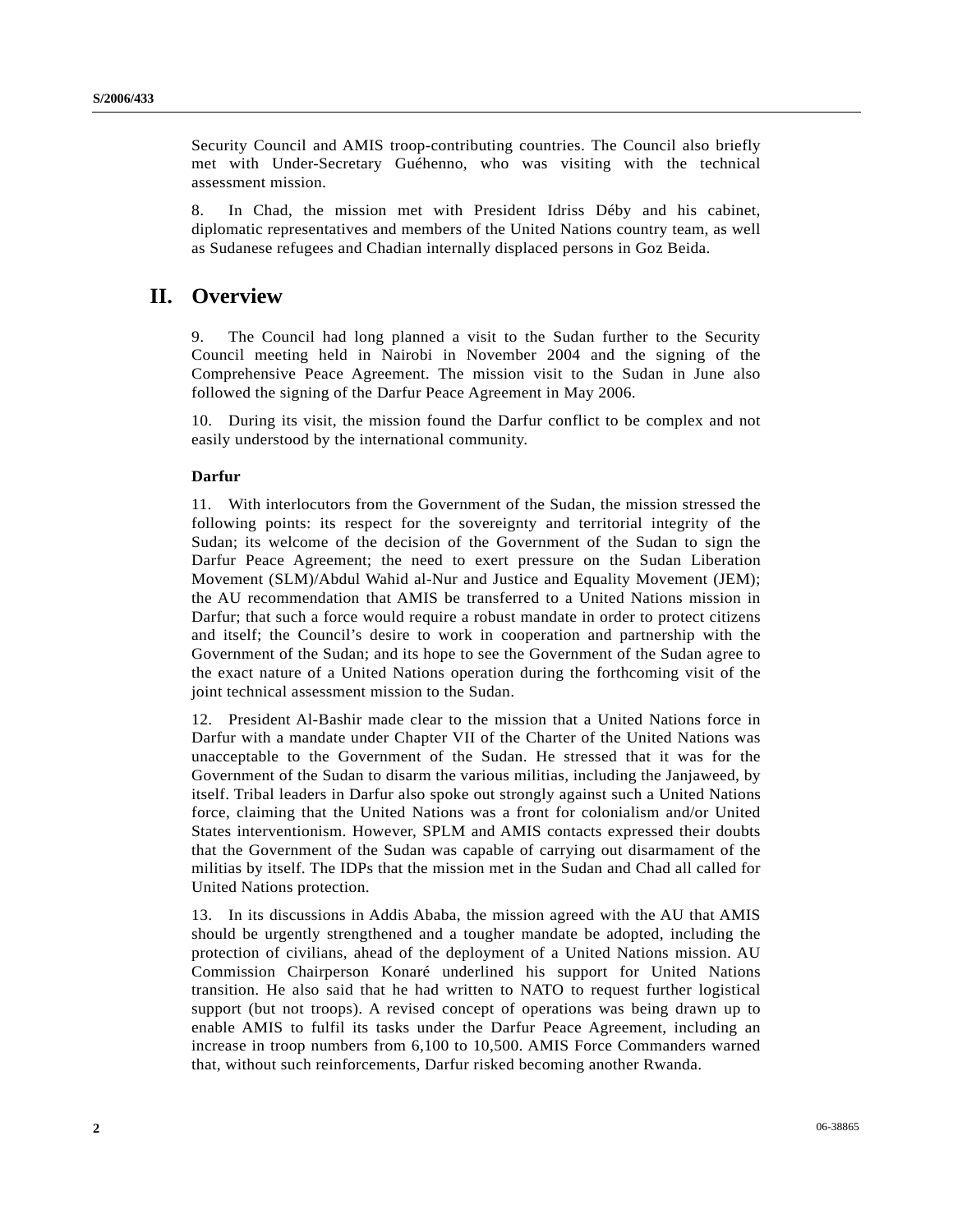14. The mission congratulated the Government of the Sudan on signing, and the AU on securing, the Darfur Peace Agreement. Special Representative Pronk stressed to the mission the importance of also getting the signature of Abdul Wahid given that he appeared to have the support of a majority of the IDPs of Darfur. AU Commissioner Djinnit informed the mission that some SLM and JEM commanders were now seeking to associate themselves with the Darfur Peace Agreement. President Déby stressed that he had supported the Darfur Peace Agreement and encouraged others to sign it.

15. The mission concluded that the humanitarian and security situation in Darfur remained dire and expressed concern at the deterioration of the humanitarian and security situation in camps in Chad. In particular, it urged greater action to stop the prevalence of gender-based violence. The mission stressed the importance of Security Council resolution 1325 (2000).

#### **Southern Sudan**

16. The mission was encouraged by the number of key steps that had been taken on implementation of the Comprehensive Peace Agreement. However, its interlocutors also voiced a number of challenges that were undermining implementation. These included the future status of the Abyei region, the slow speed in setting up Comprehensive Peace Agreement commissions and the lack of a peace dividend for the population owing to the failure of international donors to live up to their pledges. The mission was told that if southern Sudan were an independent state, it would rank as the poorest in the world. Given the continuing insecurity in the region, the humanitarian community urged the Council not to consider cannibalizing UNMIS for any future operation in Darfur.

17. Among the various challenges facing the new Government of Southern Sudan, the mission considered addressing the presence of Lord's Resistance Army (LRA) a priority. The group, responsible for the death, abduction and displacement of thousands of innocent civilians in Uganda, the Sudan and the Democratic Republic of the Congo, and whose leaders have been indicted by the International Criminal Court (ICC), has said that it wants to make peace with the Government of Uganda, with mediation assistance from the Government of Southern Sudan. While expressing determination to see the threat from LRA eliminated, the mission advised caution in dealing politically with LRA leaders wanted for trial in The Hague.

#### **Regional dimension**

18. Both President Al-Bashir and President Déby urged the Council to condemn the actions of the other. The AU said both were acting in an underhand manner. The mission urged dialogue between the two countries, as well as the implementation of the Tripoli Agreement.

# **III. Detail**

## **A. Background and context**

19. The mission visit to the Sudan in June followed from the signing of the Darfur Peace Agreement in Abuja, on 5 May 2006, between the Sudanese Government of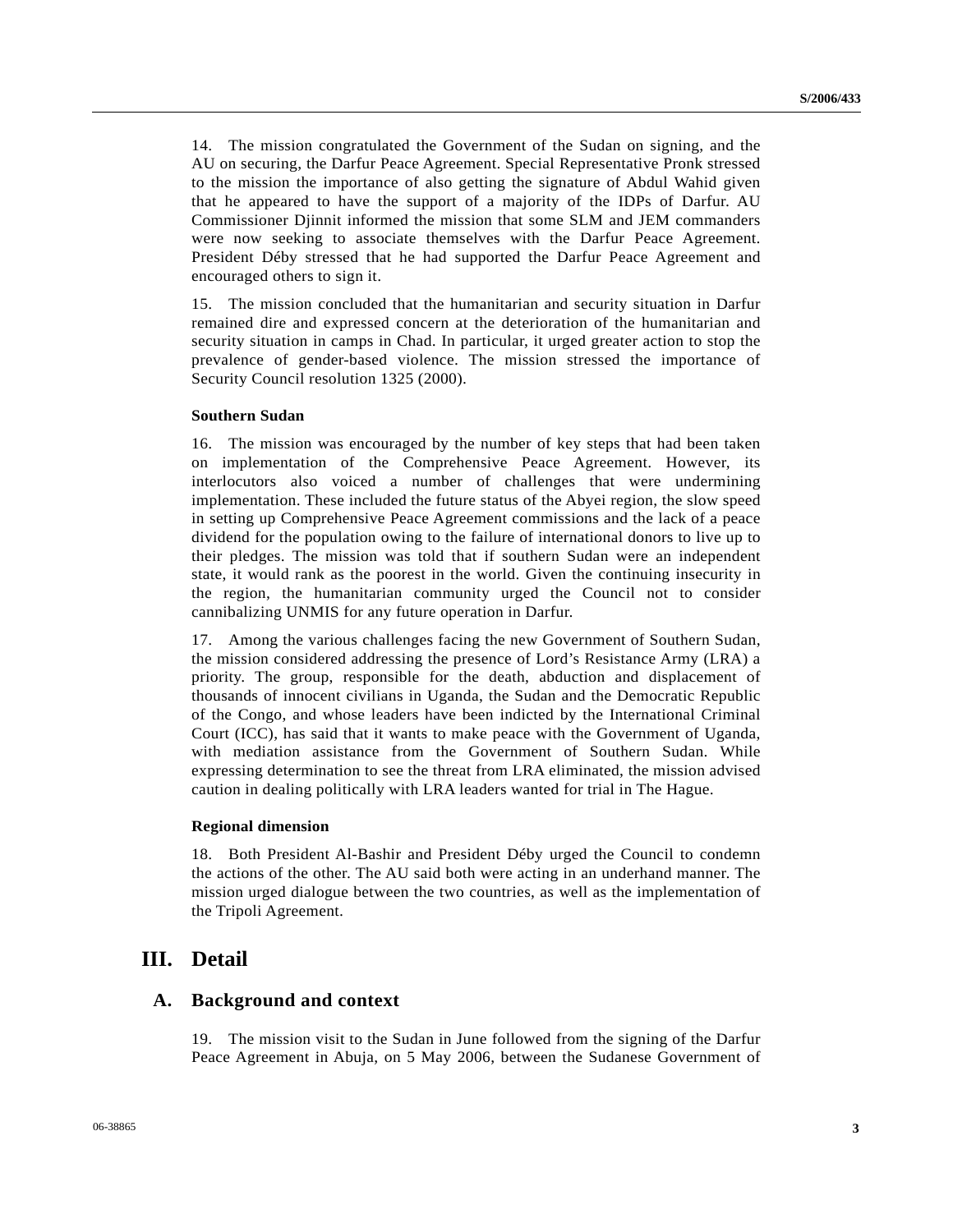National Unity and the Minni Minawi faction of the Sudanese Liberation Movement/Army (SLM/A) after months of intensive mediation led by the African Union. The agreement has not been signed either by the Abdul Wahid al-Nur faction of SLM/A or Justice and Equality Movement.

20. The Council had long planned a visit to the Sudan further to the Security Council meeting held in Nairobi in November 2004 and the signing of the Comprehensive Peace Agreement two months later. The mission and officials of the Governments of National Unity and of Southern Sudan stressed the good cooperation that had developed since the signing of the Agreement.

21. Throughout its visit, the mission emphasized its unequivocal support — in the fiftieth year of independence — for the sovereignty and territorial integrity of the Sudan, which would be unaffected by a transfer to a United Nations operation in Darfur. The mission sought to reassure the Government that the Council wanted to cooperate with all parties working to implement peace in the Sudan, and was seeking, through consultation and dialogue, to enter a new phase in its relations with Khartoum, characterized by a strong and constructive partnership. In their responses, Government interlocutors expressed gratitude for the initiative to visit the Sudan and appreciated the role the United Nations and partners had played during the Abuja negotiations. They viewed the visit as a good opportunity to overcome suspicion that had clouded relations between the Government and the Security Council in recent months.

22. During its visit, the mission found the Darfur conflict to be complex and not easily understood by the international community. It found, for example, that the terms "government", "rebel", "Arab" and "African" were often over-simplifications of a more complex situation on the ground, where alliances between tribes and groups often shift. A number of the Council's interlocutors detailed the background of the current situation in Darfur, which they described as a traditional conflict between herdsmen and farmers over limited national resources. They outlined the challenging nature of governing a region with its peculiar tribal complexities and lack of public services. President Al-Bashir made clear his view that a lasting solution to the problem in Darfur could only be found through the traditions and customs of the peoples of the region. In this regard, he stressed that his Government had originally accepted an AU peacekeeping role because African States possess a heritage similar to that of the people of Darfur.

# **B. North-South and the Comprehensive Peace Agreement**

23. The mission was encouraged by the number of steps taken in implementation of the Comprehensive Peace Agreement. The parties had begun setting up structures designed to build trust and confidence, and remaining problems were being openly discussed. President Al-Bashir and First Vice-President Kiir, as well as other National Congress Party (NCP) and SPLM officials in Khartoum and Juba, lauded the establishment of the Government of National Unity and the formation of the Government of Southern Sudan. SPLM spoke of a welcome atmosphere of change in Khartoum, where the challenges facing the Sudan were being discussed and debated in a way that had not been seen before. The Government of Southern Sudan National Assembly in Juba informed the mission of its interim constitution and the freedom of expression it was nurturing in southern Sudan.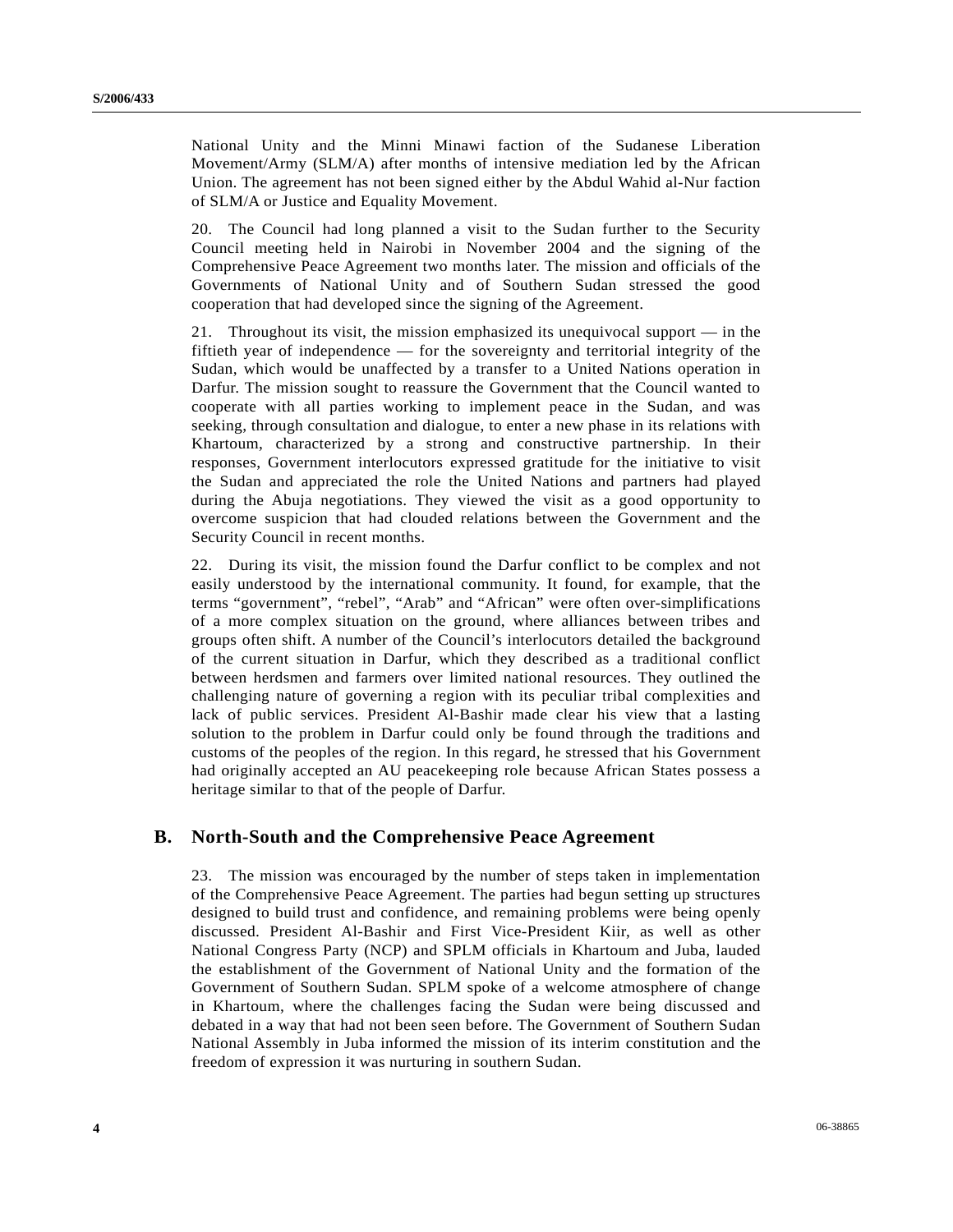24. However, both parties also voiced concern over the number of pressing challenges jeopardizing full implementation of the Comprehensive Peace Agreement. These included the redeployment of both parties' forces, the insecurity in southern areas, the future status of the Abyei region and the lack of a peace dividend resulting from international donors' failure to live up to pledges made during the 2005 Oslo conference. First Vice-President Kiir said the population's expectations were extremely high. He feared that if his Government proved unable to deliver swift improvement in the population's daily lives, the Comprehensive Peace Agreement could be put at risk. If the Agreement was not implemented, then there would be no agreement, which would encourage war. NCP and SPLM each recognized that the formation of the Comprehensive Peace Agreement institutions and commissions had been delayed for a number of reasons in the early months of implementation, including the former rebel movement's problems of capacity and the death of First Vice-President John Garang in July 2005.

25. A particular problem existed with the Abyei Boundaries Commission, appointed in the Comprehensive Peace Agreement, to decide the future boundaries of the area. President Al-Bashir said that the Commission had failed to reach an agreement and that, as a result, he would never accept the subsequent decision of the Commission. Government of Southern Sudan officials complained that NCP was violating the Comprehensive Peace Agreement by refusing to respect the decision of the Commission. SPLM officials emphasized their fundamental conviction that a peaceful solution would be found to this issue through a series of options under discussion. However, First Vice-President Kiir added that, if a solution was not found, implementation of the entire Comprehensive Peace Agreement could eventually be jeopardized.

26. The Legislative Assembly in Juba raised the issue of power-sharing within the Government of National Unity in Khartoum. Members complained that SPLM representatives in Khartoum felt ignored within their ministries, that SPLM deputy ministers were bypassed and that parallel institutions answering directly to the President had been created in ministries where SPLM held the post of minister. The Assembly also expressed concern that NCP had made little attempt to disseminate the Comprehensive Peace Agreement to the population, and had failed to develop an ethnically diverse information policy reflecting the national character of the state.

27. On the redeployment of the Sudanese Armed Forces and SPLA forces, President Al-Bashir faulted SPLA for delaying its troop withdrawals from northern and eastern areas. Since January 2006, SPLM has been in violation of the Comprehensive Peace Agreement by maintaining forces in eastern Sudan. However, a timetable had now been put in place to complete that withdrawal in a matter of weeks. President Al-Bashir and representatives of the Sudanese Armed Forces on the Ceasefire Joint Military Committee stated that, by contrast, the Sudanese Armed Forces redeployment out of southern Sudan was ahead of schedule. While there had been considerable withdrawals of Sudanese Armed Forces personnel and equipment in recent weeks, SPLM disputed the total percentage because UNMIS, owing to its own delayed deployment, did not keep records in the early months of implementation. Despite those differences, the parties appeared to be working well together towards resolving the redeployment issue, as the mission was able to witness during a Ceasefire Joint Military Committee meeting in Juba.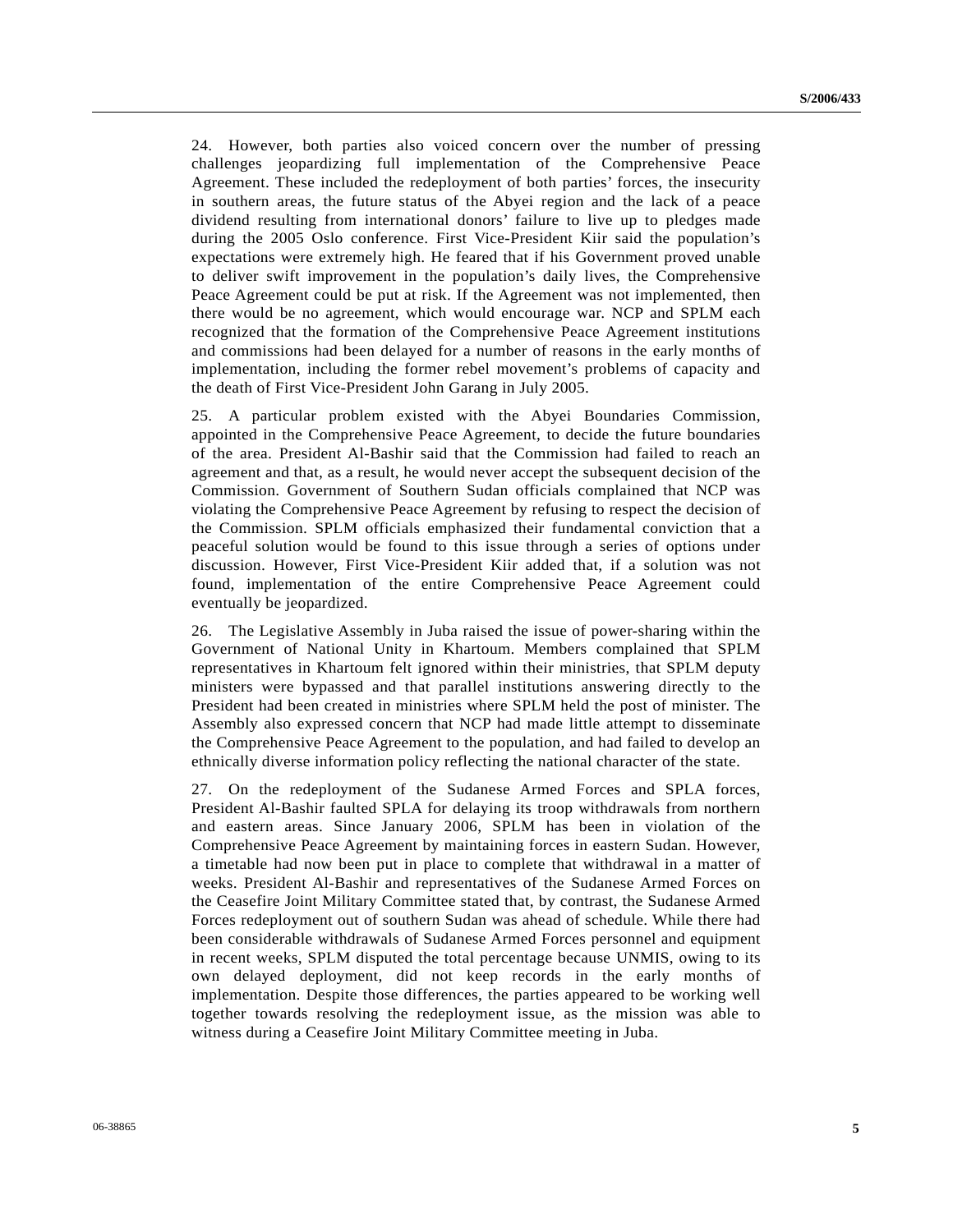28. The Government of Southern Sudan and international members of the humanitarian community expressed concern at the growing insecurity in some areas of southern Sudan, especially Upper Nile and Jonglei, owing to the activities of militias who had not yet integrated into the Sudanese Armed Forces or SPLA. The existence of independent militias since March 2006 is a violation of the Comprehensive Peace Agreement. While some measures had been agreed at a recent high-level meeting between the parties, SPLM remained concerned at the groups' potential to destabilize the region. President Al-Bashir said that he recognized the concerns of the SPLM, but added that the militias could not be integrated into the Sudanese Armed Forces since they would subsequently have to redeploy out of southern Sudan. He called for SPLM to reconcile with the militias, and said the parties would work together to find appropriate solutions. First Vice-President Kiir suggested that UNMIS might need to assist with their disarmament at a later stage.

29. The United Nations country team and NGOs informed the mission that a number of humanitarian activities had had to be curtailed due to growing militia activity. They feared a vacuum of authority and of the rule of law at a time when there were many post-war grievances to be settled between neighbours. They urged that UNMIS should be sufficiently resourced to deal with the fragile situation, including with a functioning intelligence capacity. UNMIS also needed to carry out more patrols, including more proactive monitoring of areas of instability, actively disseminate and explain the Comprehensive Peace Agreement to a largely ignorant population and apply more pressure on both parties to live up to their signed agreements, including by ensuring the entire United Nations family full freedom of movement. The humanitarian community strongly urged the Council not to consider cannibalizing UNMIS for any future operation in Darfur. First Vice-President Kiir also said UNMIS would need to play a critical role monitoring the referendum at the end of the interim period.

### **C. Lord's Resistance Army**

30. First Vice-President Kiir and SPLM both expressed their desire to see LRA expelled from southern Sudan. LRA had terrorized local populations in Equatoria for a number of years. Little accurate factual information was actually known about the group, including its size and source of supplies. The mission was also curious as to how, given LRA's limited size and resources in comparison to those of the Ugandan People's Defence Force and Sudanese forces, it was able to create so many problems. SPLM said that LRA was larger than many of the traditional estimates given.

31. First Vice-President Kiir said that he believed political mediation was necessary to remove the LRA threat. Further to recent meetings held between its leader Joseph Kony and Government of Southern Sudan Vice-President Riek Machar, First Vice-President Kiir said that LRA had stated its commitment to peace. Therefore, despite the ICC indictments against Kony and his top commanders, it was incumbent on his Government to work for peace. To that effect, Government officials outlined a recently launched peace initiative, which, it hoped, would lead to the definitive and peaceful departure of LRA from southern Sudanese soil. The mission expressed its strong apprehension that Government officials were mediating with people indicted by the ICC, and urged caution in their dealings with the group. First Vice-President Kiir compared his Government's approach to Nigeria's offer of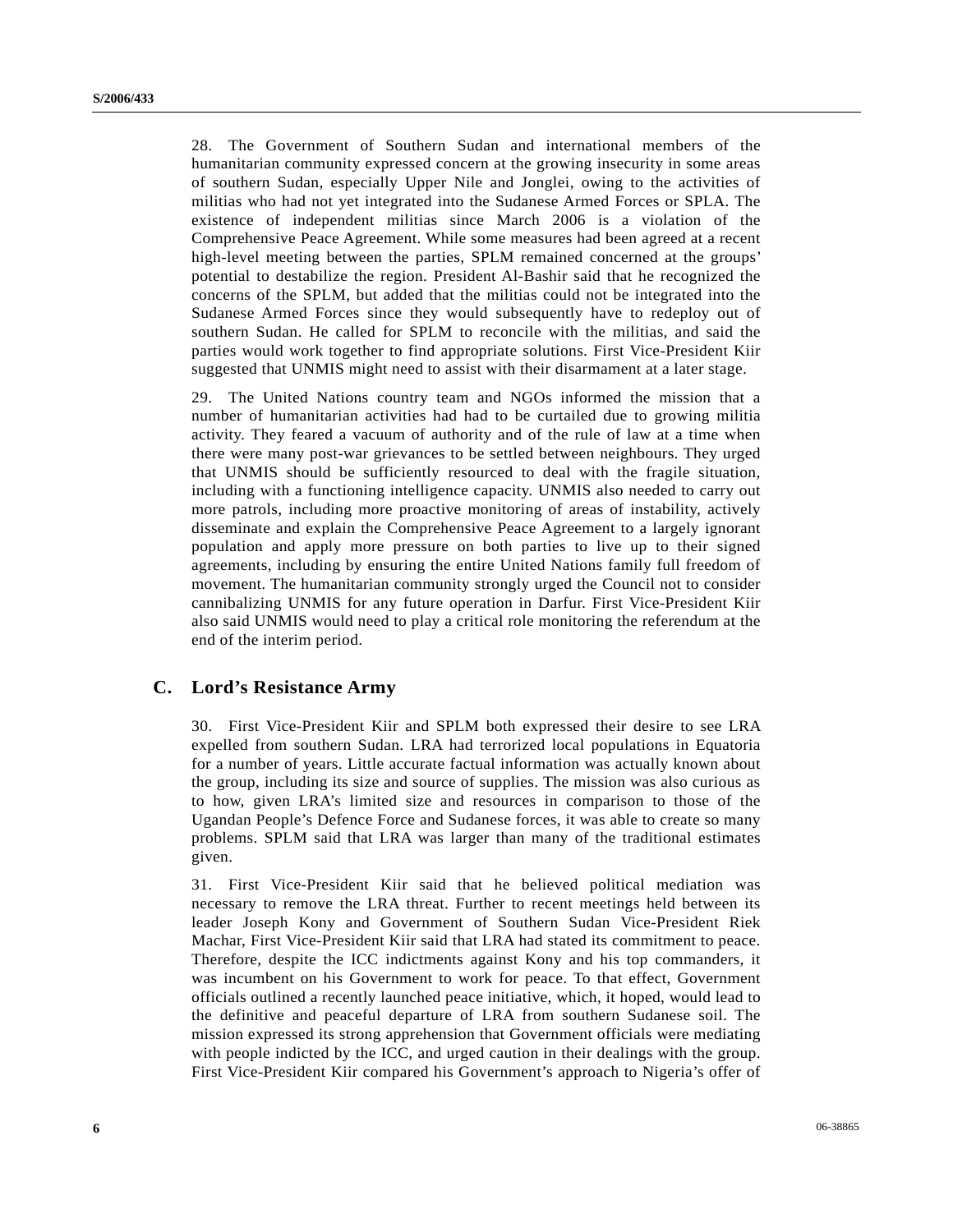exile to former Liberian President Charles Taylor, which had enabled an early and peaceful end to his presidency.

### **D. Darfur Peace Agreement**

32. The mission congratulated the Sudan's Government of National Unity on its courage in signing the Darfur Peace Agreement, as well as the AU on its role in securing the deal. AU Chairperson Konaré said the United States of America, the United Nations and the European Union deserved equal praise for the deal.

33. The mission highlighted a number of critical areas that required the immediate attention of the Government of the Sudan, the African Union and the United Nations. Specifically, there was an urgent need:

### **1. To persuade non-signatories to sign**

34. AU Commissioner Djinnit told the mission that support was building for the Agreement. Some SLM and JEM commanders had recently approached the Commission to associate themselves with it. Abdul Wahid had also written to say that he would do whatever he could to maintain peace. President Déby agreed that non-signatories needed to be brought on board. Without them, the Darfur Peace Agreement was under threat. South Africa, in its capacity as President of the Peace and Security Council, said the Peace and Security Council would encourage those who had not signed to do so. SPLM urged the Council not to give up on the nonsignatories; it was attempting to meet with Abdul Wahid. The Wali of Northern Darfur also considered that the Darfur Peace Agreement would remain flawed as long as some groups remained outside of it. The view of Special Representative Pronk was that Abdul Wahid's support was crucial as between 70 and 80 per cent of IDPs in the camps supported him. Taking their steer from Abdul Wahid, many IDPs did not believe disarmament of the Janjaweed would happen. Due to their lack of faith in the Agreement, they are afraid to leave the camps and return home.

35. The Government of the Sudan also hoped the non-signatories would come on board. But it also considered that implementation should not be delayed further while the international community waited for them. Foreign Minister Akol said that the AU had already been more than generous in the extension of its deadline to 31 May 2006. The international community had to avoid giving the message that those who did not sign were more important than those who did. President Al-Bashir emphasized that the Darfur Peace Agreement non-signatories represented a threat to the peace process. They were busy building opposition to it. He called for them, and their backers, to face sanctions.

#### **2. For those who had signed the Darfur Peace Agreement to implement it immediately**

36. The mission emphasized that disarmament of the Janjaweed militias and other illegal armed groups was central to improving security. It urged the Government of the Sudan to move swiftly to put in place a plan of action. AU Chairperson Konaré said the real victory would not be signature of the DPA, but its implementation. The signatories needed to follow up their commitments. The primary responsibility, Konaré considered, lay with the Government of the Sudan. It had a commitment to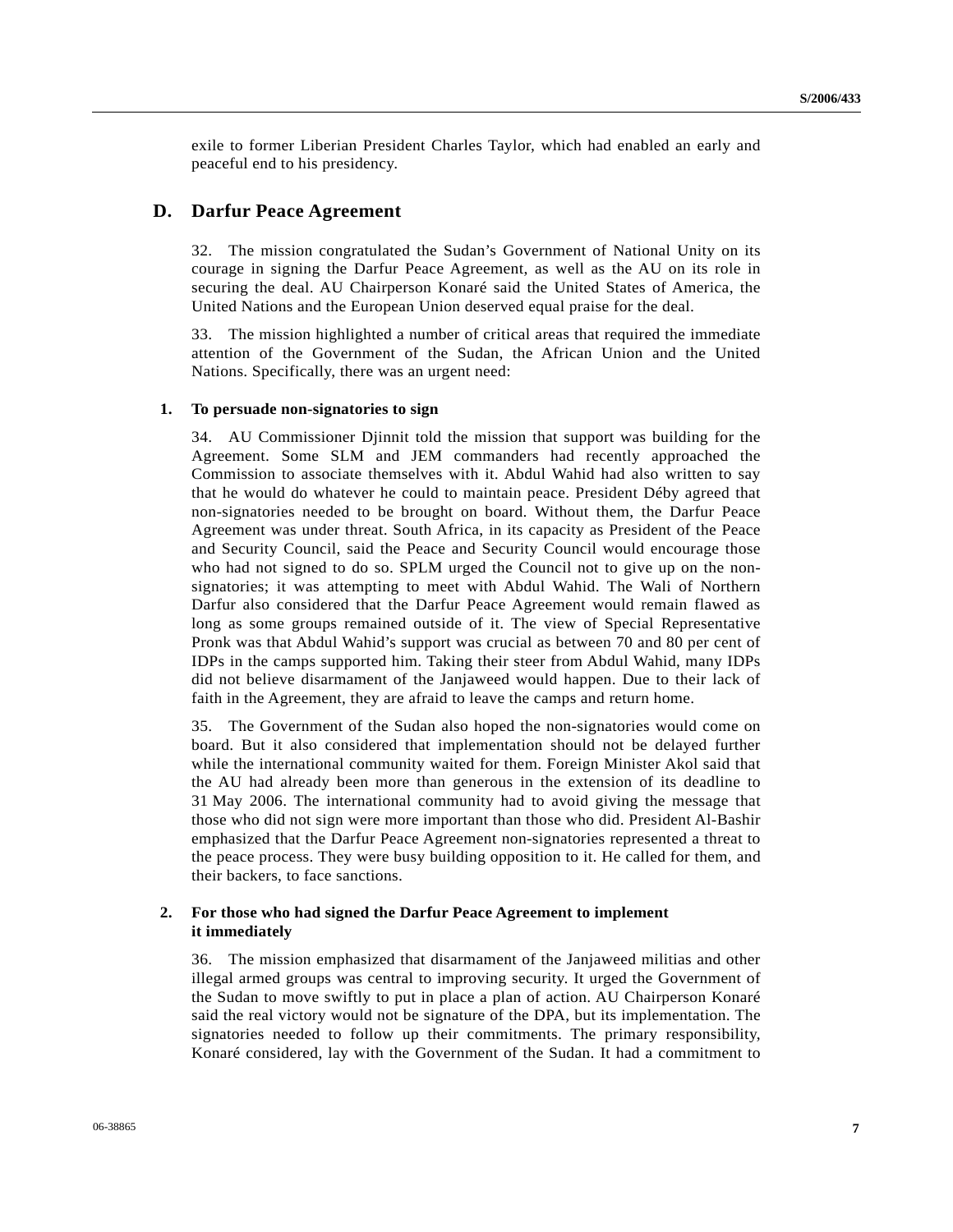disarm the Janjaweed. If they were disarmed, the other militia groups would follow suit.

### **3. To disseminate and explain the Darfur Peace Agreement to a population who had yet to grasp its contents**

37. The IDPs whom the Council met in El Fasher and Chad made clear their strong opposition to the Darfur Peace Agreement, as well as their demands for greater compensation. The mission emphasized that it supported the Agreement, which highlighted the protection of civilians and the disarmament of the Janjaweed militias. It was clear that the refugees were not essentially aware of the contents of the Agreement and had been influenced against the Darfur Peace Agreement by emissaries of the rebel movements who had not yet signed the accord. The mission stressed to UNMIS and AMIS the importance of explaining the benefits of the Agreement, in particular inside the camps. AMIS said it was distributing the Darfur Peace Agreement in all languages in IDP camps. UNMIS also confirmed that it was campaigning to promote the Darfur Peace Agreement.

### **4. To move forward urgently with the envisaged Darfur-Darfur dialogue**

38. The Council stressed to interlocutors that it considered that this would help build support for the Darfur Peace Agreement and give all Darfuris a stake in its implementation.

# **E. Strengthening AMIS**

39. The mission saluted the work of the AU peacekeeping operation in Darfur — AMIS — which it said was doing a good job in exceptionally difficult circumstances. However, it noted that AMIS had been overstretched even before the Darfur Peace Agreement was signed. With the extra requirements the DPA placed on it, AMIS was now stretched even further. The mission considered that AMIS urgently needed strengthening in the areas of command and control, logistics and manpower by between five and eight battalions. The mandate of AMIS also needed strengthening to include, among other things, the protection of civilians.

40. The Force Commander agreed that AMIS lacked the necessary manpower to undertake all the demands placed on it, such as making patrols 24 hours a day, seven days a week. He considered that its current force strength (6,000 troops) to be inadequate and had requested additional troops. He also said AMIS needed early warning systems and aircraft. If it got these, it would get the job done. Without such strengthening, the Sudan could turn into another Rwanda.

41. President Konaré told the mission that he had recently written to NATO to request further logistical support. But he did not want NATO boots on the ground. Doing so would bring the problems of the Middle East to Africa. Commissioner Djinnit said a new concept of operations was being drawn up to enable AMIS to fulfil its tasks under the Darfur Peace Agreement, which would increase the size of AMIS to 10,500 troops, with police numbers up from 1,500 to 2,200. The AU was approaching potential troop-contributing countries. In the meantime, Commissioner Djinnit had instructed AMIS to interpret its current mandate more robustly.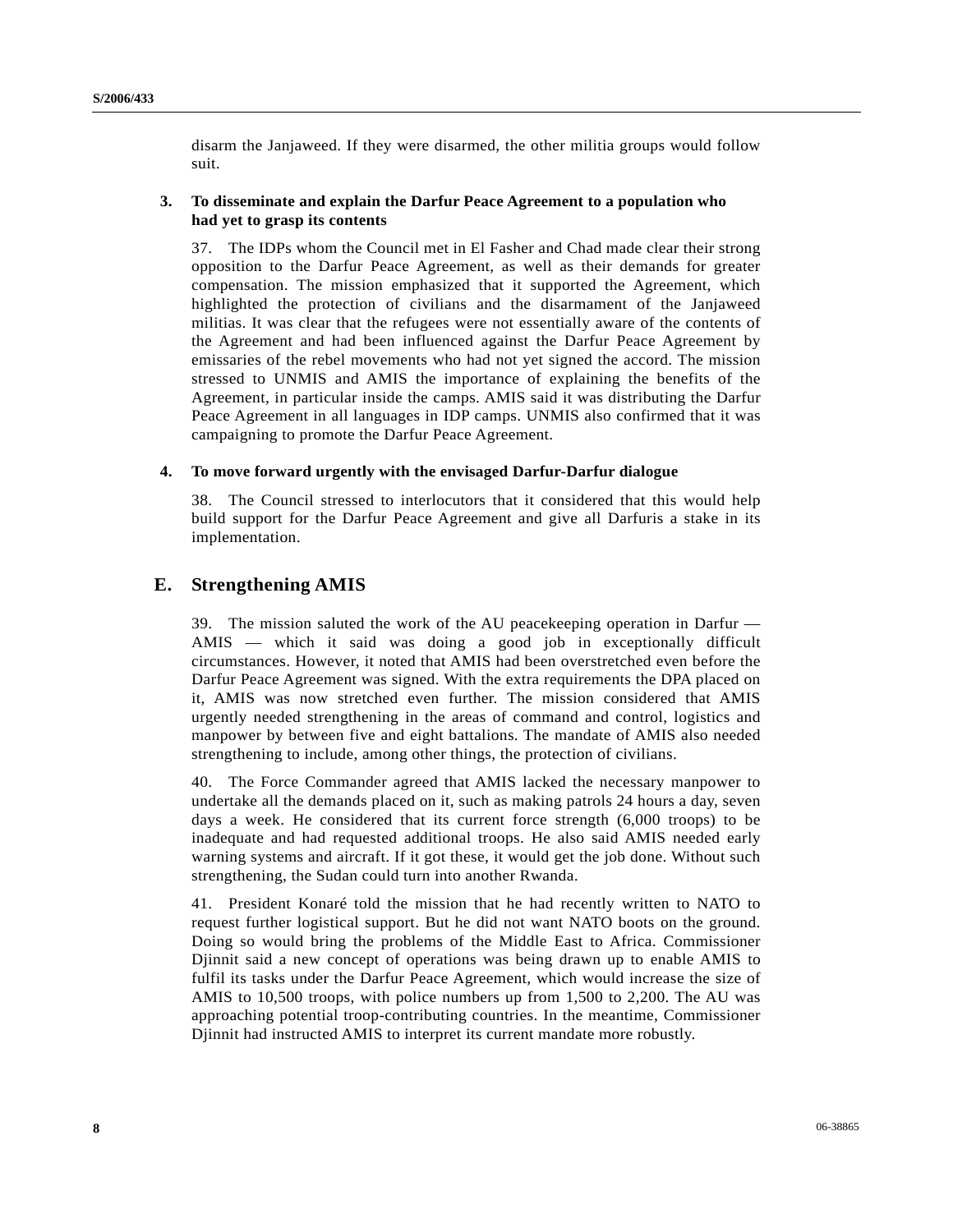# **F. Transition to a United Nations force in Darfur**

42. The Mission sought to persuade the Government of the Sudan of the benefits of a United Nations operation. It stressed that, with the Darfur Peace Agreement and the Comprehensive Peace Agreement, the Sudan had turned a new page in its history. It hoped that the Sudan could also build a new relationship with the international community and the United Nations. The approach of the Council to the Sudan was the same as its approach to any sovereign State coming out of conflict: partnership. The Council wanted a stable and prosperous Sudan. UNMIS was helping to achieve that in the south. A range of United Nations humanitarian agencies were in Darfur. The United Nations wanted to cooperate with the Government of the Sudan on implementation of the Darfur Peace Agreement, in protecting civilians and in facilitating greater access for United Nations humanitarian organizations and NGOs in Darfur. AMIS should be strengthened in the short term. But in the medium term, the AU had recommended transfer to a United Nations force. The nature of the task of implementing the Darfur Peace Agreement, as well as protecting itself and the civilian population from spoilers, required a United Nations force with a robust mandate working in partnership with the Government of the Sudan. The technical assessment mission would arrive on 10 June 2006. The mission hoped that it would be able to secure agreement from the Government of the Sudan for such a robust mandate. The mission assured the Government of the Sudan that any United Nations force would have strong African participation and character. The United Nations was always the third partner in tackling African conflicts, complimenting the efforts of affected States and the AU. After leaving the Sudan, the Council was travelling to the Democratic Republic of the Congo: another African country where the United Nations was supporting a sovereign Government coming out of conflict. The mission hoped that the Government of the Sudan would agree that now is the time to pass the peacekeeping baton to the United Nations in the Sudan too. African members of the Council made clear that they supported a United Nations mission in Darfur because they felt it was necessary: they would never support an unnecessary intervention in another sovereign African State.

43. President Al-Bashir said that he appreciated the role of the international community in helping to secure the Darfur Peace Agreement, but he had been surprised by the Council's response to the Agreement: Security Council resolution 1679 (2006) under a Chapter VII mandate. He said that the technical assessment mission could look at the role the United Nations might play in Darfur, but that a United Nations force under Chapter VII was not acceptable (although other Government of the Sudan interlocutors also made clear that the Government of the Sudan had not given an outright "no" to the United Nations). The mission pointed out that Chapter VII was a technical, not a political, issue. If the mandate of the United Nations was to be consistent with what was outlined under the Darfur Peace Agreement, it would need to be robust enough to deal with spoilers and to protect civilians. Chapter VII would not be targeted at the Government of the Sudan, but it could be helpful in implementing the Darfur Peace Agreement, which the Government of the Sudan wanted. President Al-Bashir responded that the AU had had no right to propose passing its mandate to the United Nations. When the AU had realized that it could not continue in Darfur, it should have consulted the Government of the Sudan. The Government of the Sudan had supported the deployment of AMIS as an alternative to a more international force. AMIS troops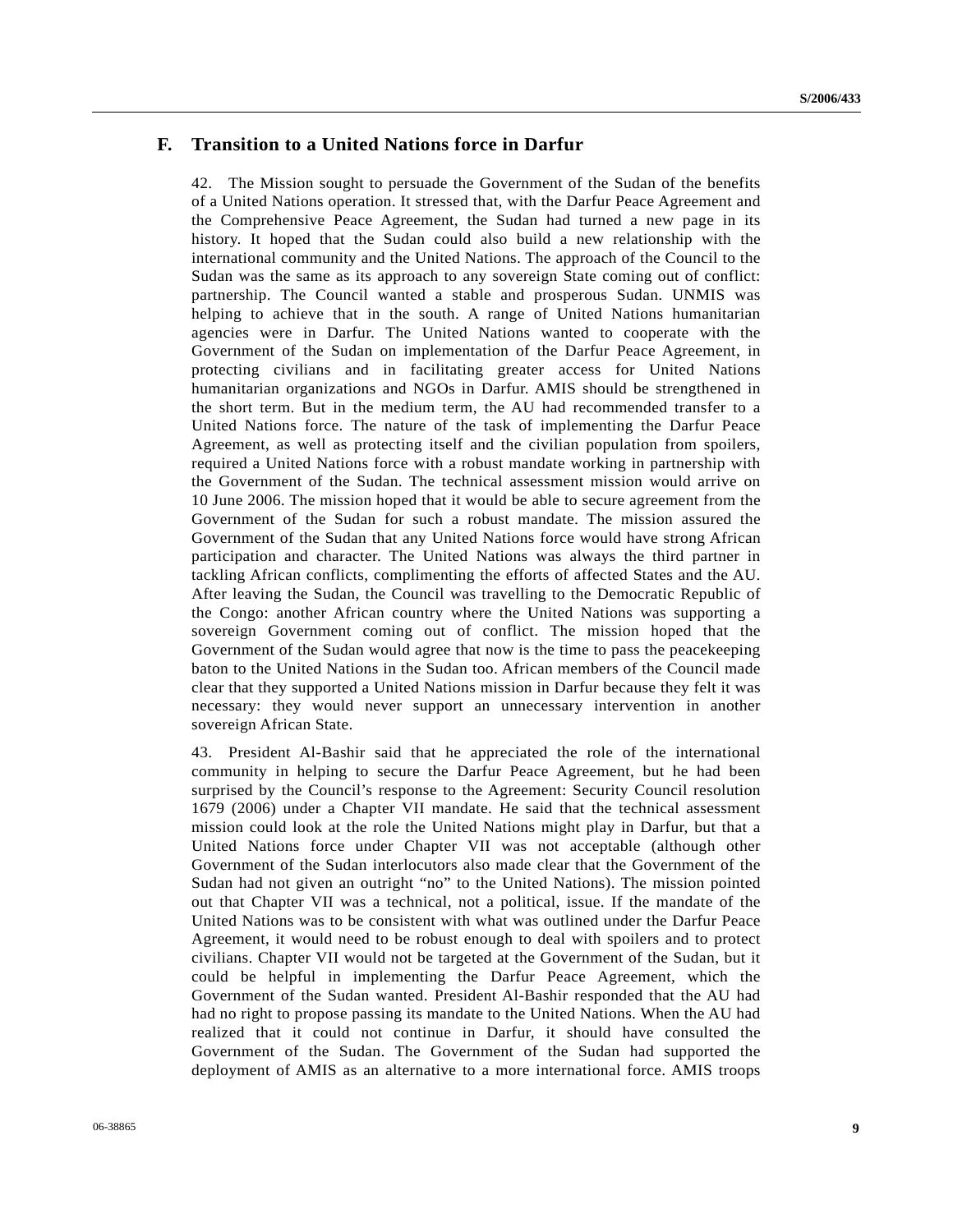shared Sudanese culture. President Al-Bashir added that if greater security was needed in Darfur, the Government of the Sudan would relocate forces from the south. The Government of the Sudan would protect its own citizens. It was capable of carrying out disarmament of the militias. Unlike the Comprehensive Peace Agreement, the Darfur Peace Agreement included no provisions for a United Nations role.

44. The Wali of Northern Darfur and Darfur tribal leaders also expressed their opposition to a United Nations force under Chapter VII. They wanted United Nations assistance in reconstruction, peacebuilding, developing infrastructure, encouraging the voluntary return of IDPs, encouraging others to sign the Darfur Peace Agreement and supporting AMIS, but did not want a political or security role for the United Nations in Darfur. One tribal leader threatened a jihad were a United Nations force deployed; another said such a United Nations deployment would mean war. Their arguments against the United Nations included that it was a front for colonialism (they highlighted the recent histories of the Libyan Arab Jamahiriya, Chad and the Sudan) and/or a tool of the United States. In response, the African members of the Council made clear that there was no colonial agenda. The plight of Darfur merited the attention of the whole international community, not just of Africa.

45. SPLM was more open to a United Nations force. It said that suspicions about the United Nations were declining. A consensus was building around cooperation with the United Nations.

46. The AU confirmed its strong support for a transfer to a United Nations operation. Chairperson Konaré told the Council that the AU had neither the resources nor the capacity to mount a full peacekeeping operation. To seek to reassure the Government of the Sudan of the motives of the international community, Konaré would visit Khartoum before the AU summit. The AU Committee of five heads of State might also go, depending on the outcome of the technical assessment mission. South Africa expressed the support of the Peace and Security Council for transition. AMIS told the Council that the United Nations force would need a robust mandate to deal with many of the spoilers in Darfur.

47. President Déby, humanitarian organizations and IDPs also called for a United Nations force to be deployed. President Déby said the AU had shown itself to be incapable in Darfur. He said the international community had acted to prevent genocide in the Balkans. It should now do so in Darfur. Humanitarian interlocutors called for a United Nations operation to have a robust mandate so that it could deliver more effective protection to the citizens of Darfur. The IDPs whom the Council met also called for a United Nations force under a Chapter VII mandate to prevent the continuing genocide. AMIS, they said, had failed to protect them and had sold out on their cause. They also wanted ICC prosecutions pursued.

# **G. The regional context**

48. The Council meetings in Khartoum and N'djamena illustrated the distrust between Chad and the Sudan. AU Chairperson Konaré said both parties were acting in an underhand manner. An AU commission of inquiry on the tensions between the two countries would report back to Addis Ababa in the coming weeks.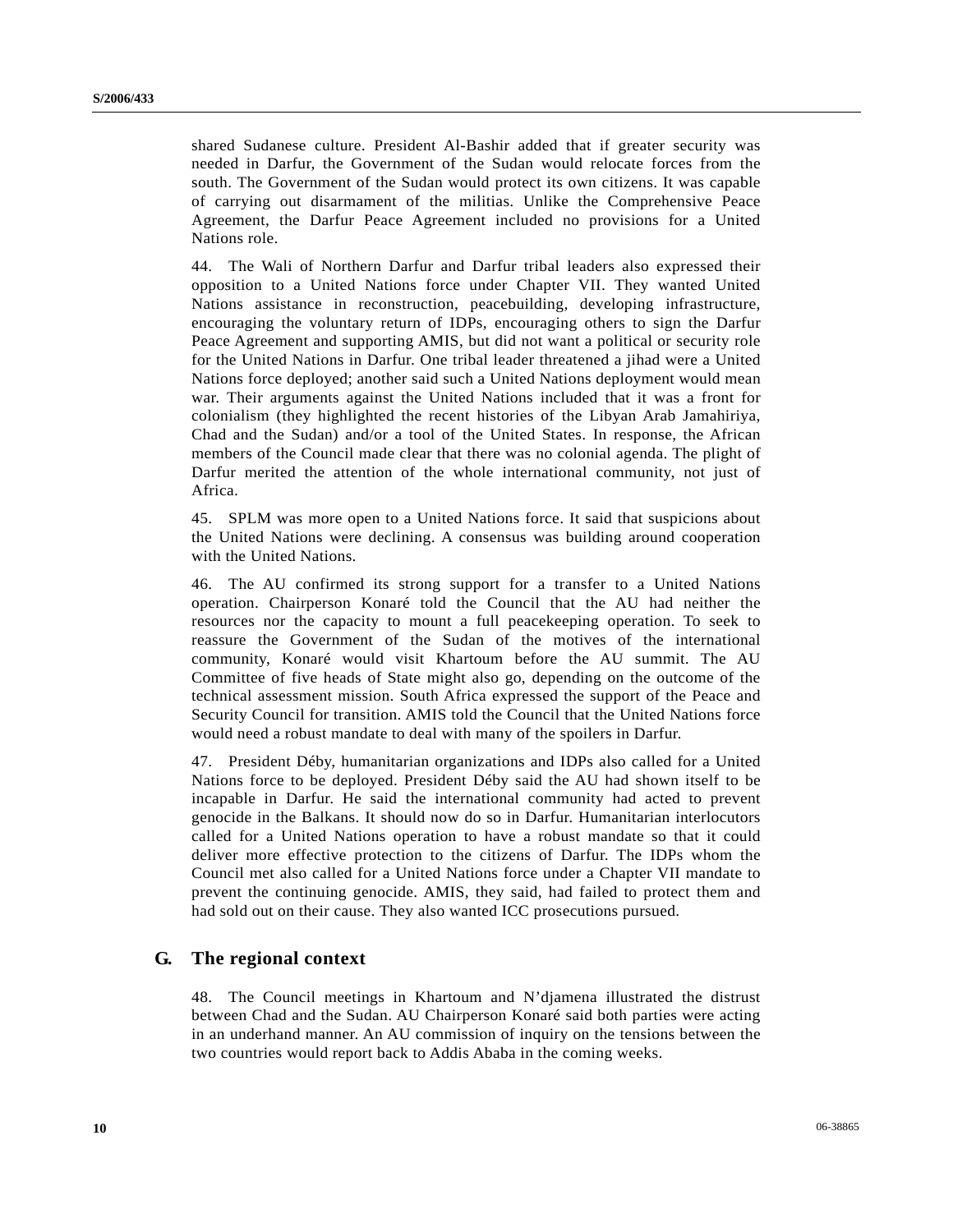49. President Al-Bashir said that, while the Sudan had abided by the Tripoli Agreement, Chad had not. He hoped that the Council would send a clear message that no country should undermine implementation of the Darfur Peace Agreement. He accused the Chadian Government of channelling arms into Darfur in an attempt to further destabilize the region after the Darfur Peace Agreement had been signed. He reported that some 40 per cent of fighters in Darfur were Chadian bandits who received the active support of N'djamena. Rather than accept a United Nations military force in Darfur, President Al-Bashir called for the international community to carry out disarmament operations inside Chad, and to prevent the smuggling of weapons through the porous borders of the two countries. The border monitoring mechanism called for in the February 2006 Tripoli Agreement would be sufficient to defuse tensions between the two countries if N'djamena would respect the terms of the Agreement and assist in the activation of the mechanism.

50. Other Sudanese interlocutors agreed that the situation represented a significant threat to the stability of the region. SPLM stated that it was difficult to identify the nationality of many of the perpetrators of insecurity inside Darfur. It believed that the best way to counter the spillover threat was to ensure that the Darfur rebel non-signatories were brought into the Darfur Peace Agreement, so as to gradually isolate and reduce the sphere of influence of both the Sudanese and Chadian Janjaweed militia and bandits. The northern opposition leaders agreed that both presidents were fighting a proxy war across their common borders and called for a regional peace agreement between all the countries of the region, to deal with the Janjaweed issue and prevent the further destabilization of the region. All interlocutors saw a significant threat to the Darfur Peace Agreement if the problem was not addressed.

51. President Déby said that the Sudan was determined to destabilize Chad. All the mercenaries that had attacked N'djamena in April had come from outside Chad's borders. Chadians had been raped and killed by forces supported, or directed, by the Government of the Sudan. He also said that preparations for further aggression were under way. Chad had helped to find a solution to the crisis in Darfur, and it had supported the Darfur Peace Agreement and encouraged others to sign. Its reward had been raids by the Janjaweed and other terrorists trained by Usama bin Laden in the Sudan. President Déby denied that Chad was supporting rebels in Darfur. He said that the Tripoli Agreement had been violated eight times by the Government of the Sudan and suffered a lack of "sponsors". Chad had expressed its concerns to the AU, but the AU had done nothing. It had not even condemned the Sudan. Chad wanted the strongest possible condemnation from the international community and was about to lodge an official complaint. The United Nations should not turn a blind eye to what was happening. The situation was a powder keg, which if left unresolved, could threaten the entire sub-Saharan region, as well as the Great Lakes region.

52. The Council said that it had taken note of the alarm raised by President Déby. It made clear that it had condemned the rebels' attacks in April, and was committed to the territorial integrity of Chad. It acknowledged that instability in Chad would endanger the stability of the whole region. It called for dialogue between Chad and the Sudan.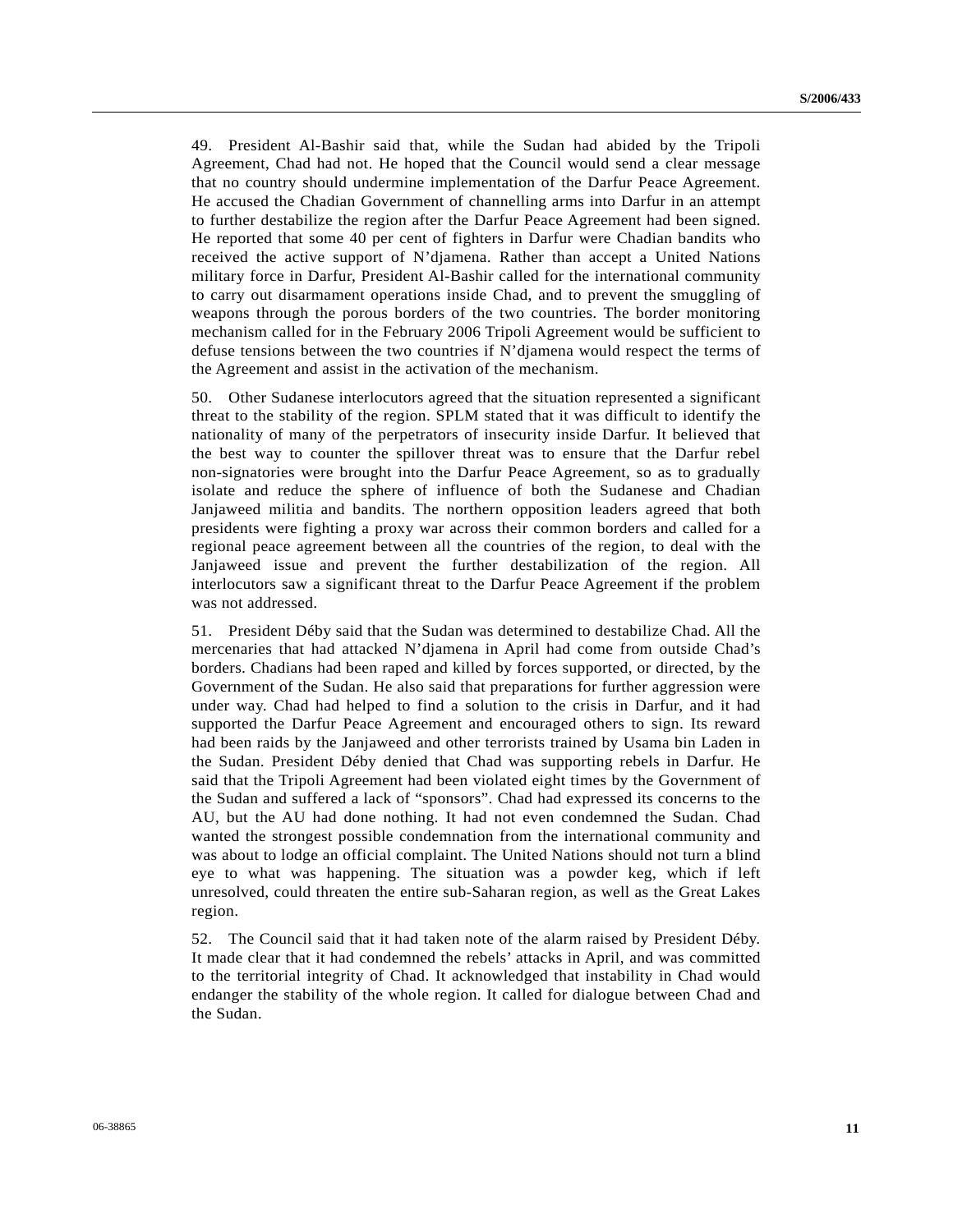# **H. Humanitarian issues**

53. The United Nations country team in El Fasher and NGOs in both Khartoum and El Fasher spoke of the deteriorating security situation in Darfur, the massive problems concerning the protection of civilians, and the need to send a strong message to the Government concerning its responsibility to protect its citizens in the region and across the country. In El Fasher, the mission also heard powerful and disturbing testimony given by representatives of nearby IDP camps, who called for United Nations peacekeepers to be deployed to the region, for improved security in the camps, for the disarming of both Janjaweed and anti-government forces, and for the reconstruction of villages, homes, schools and hospitals so that they could start to return to their homes. According to the Wali, there continue to be 129,000 IDPs in the camps in Northern Darfur, with another 279,000 outside. The Wali indicated that some 1.31 million people had been adversely affected by the war in the region.

54. Despite the signing of the Darfur Peace Agreement, NGOs said that attacks against civilians continued, as did problems related to humanitarian access, intimidation, harassment and human rights abuses carried out by the law enforcement agencies. The lack of security outside the camps had prevented any significant IDP returns from taking place, as well as prerequisite village reconstruction activities. At the same time, there was growing instability inside the camps where IDPs are forced to live in appalling conditions of intimidation and harassment, as well as increasing violent disputes between groups over support for the Darfur Peace Agreement. Humanitarian workers in the region said the situation would be unsustainable should the Darfur Peace Agreement not be effectively implemented as a priority. AMIS concurred that the increased violence in the camps, which it did not have the capacity to mitigate, seriously threatened the well-being of their inhabitants.

55. Across the border in Goz Beida (Eastern Chad), humanitarian organizations were just as downbeat, expressing considerable concern at the deteriorating security situation in the border regions, particularly the frequent rebel movement through, and recruitment within, the camps, as well as the Janjaweed attacks against villages. They stressed that, unless better protection was provided, the humanitarian character of their operations would be seriously compromised. They were also concerned at the negative impact of the refugees on the local environment, in particular the use of scarce local resources. The continuing crisis was receiving inadequate funding, and humanitarian interlocutors feared that financial resources would not be sufficient to maintain the necessary support to the large numbers of refugees and IDPs.

56. According to President Déby, 700,000 Chadians had been displaced due to the raids being undertaken daily from Darfur (although the United Nations estimate is much lower). He added that there are a further 300,000 external refugees in Chad, including 200,000 from Darfur and 40,000 from the Central African Republic, which have placed a heavy political, economic and security burden on the country. President Déby said Chad could not resist the Sudanese aggression and protect the IDPs with only 30,000 soldiers. He made a formal appeal to the Council for the United Nations to provide security for the camps against incursions by the Janjaweed and security for humanitarian workers. The mission said it would consider the request. It also made clear that it was grateful for the actions Chad had taken to protect IDPs and for the access it allowed United Nations agencies.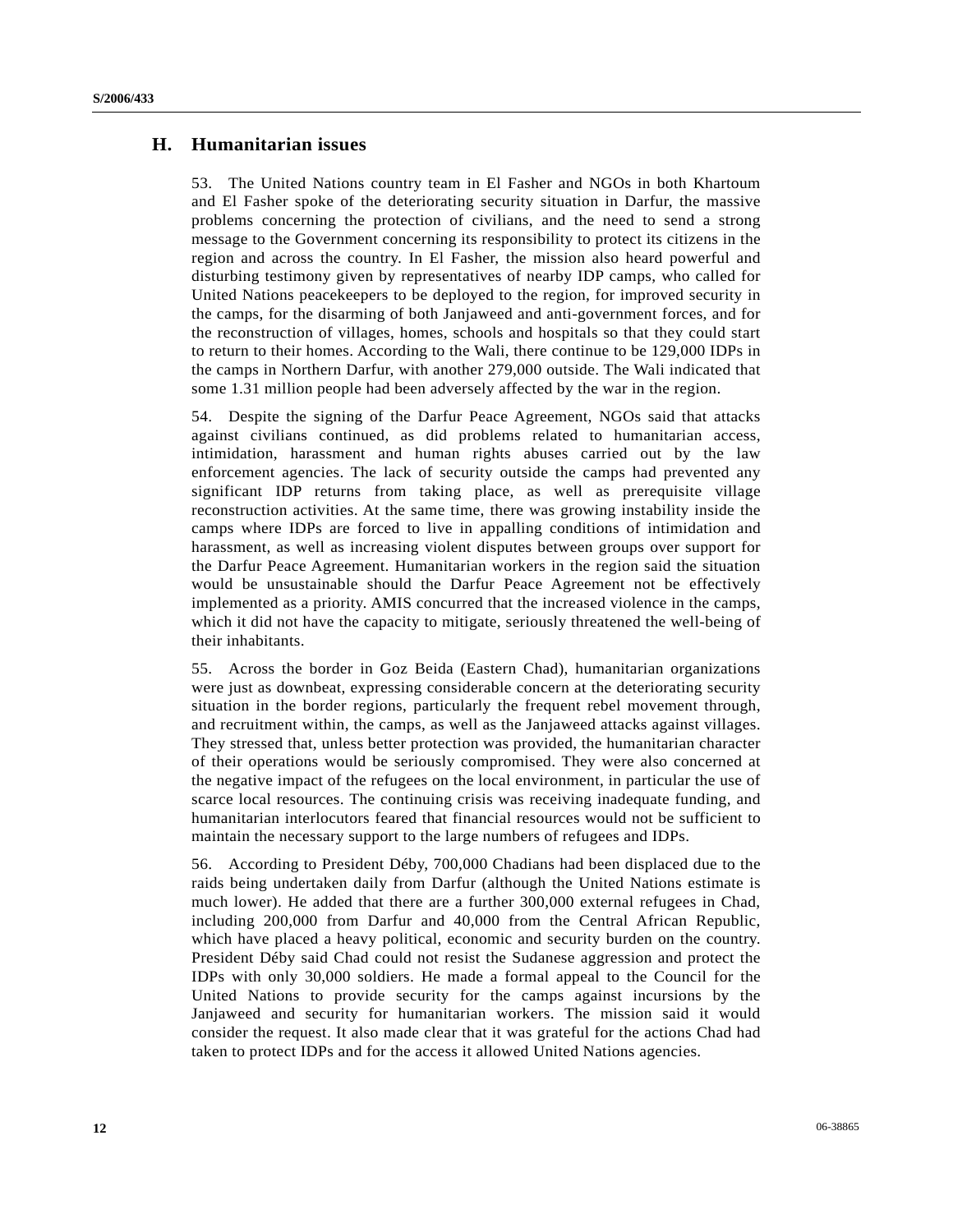57. The United Nations agencies and NGOs with which the mission spoke noted that while the Chadian Government was attempting to improve its levels of protection in the camps, the necessary resources were not available.

58. Non-governmental organizations briefed the mission on the restrictive legislation and proceedings put in place by the Sudanese authorities, including the new NGO law, which was adversely affecting humanitarian activities. The mission expressed its strong wish to all Sudanese interlocutors that the obstacles to the vital work of the humanitarian community — NGOs and United Nations agencies — be lifted.

# **I. Gender-based violence**

59. The mission received a briefing on gender-based violence from the United Nations country team and NGOs in El Fasher. Rape, abuse and assault continue on a daily basis. Humanitarian partners reported that between 60 per cent and 70 per cent of women who left the camps to collect firewood had experienced gender-based violence. Some progress has been made in creating mechanisms to deal with the situation, and the Government of the Sudan has rescinded the requirement for rape victims to fill out Form 8 prior to receiving medical attention. But NGOs said that a climate of fear continued to prevent rape victims from coming forward and, as a result, there had been few gender-based violence convictions to date. Women IDPs whom the Council met called for greater protection against gender-based violence and forced marriage. They said girls as young as 10 years old were becoming pregnant as the result of rape. The mission strongly stressed to tribal leaders and to the Wali that it wanted to see better protection of women in Darfur, in line with Security Council resolution 1325 (2000).

## **J. Africa and the United Nations**

60. The mission discussed wider African issues and relations between the United Nations and the AU with the AU Commission. Chairperson Konaré called for a number of measures to allow for the realization of the Millennium Development Goals, including debt cancellation; 0.7 per cent of gross domestic product devoted to development aid; and a search for new sources of development, including through private investment. The mission recognized the Chairperson's concerns and emphasized the need to create conditions in which investment could flourish in Africa, as well as to create a donor-recipient monitoring mechanism able to track the levels of achievement with regard to the Millennium Development Goals. It agreed that the two organizations should collaborate more closely in the fields of conflict prevention and post-conflict recovery, and noted the importance of the United Nations Peacebuilding Commission as the new tool to prevent countries from slipping back into cycles of conflict.

61. On AU interaction with the United Nations, the AU Commission and the Peace and Security Council both called for a deepening of their relationship, especially in the areas of conflict prevention and post-conflict peacebuilding. The Commission added that cooperation under Chapter VIII of the Charter should be strengthened, in particular with regard to making available United Nations resources to regional organizations undertaking peacekeeping operations.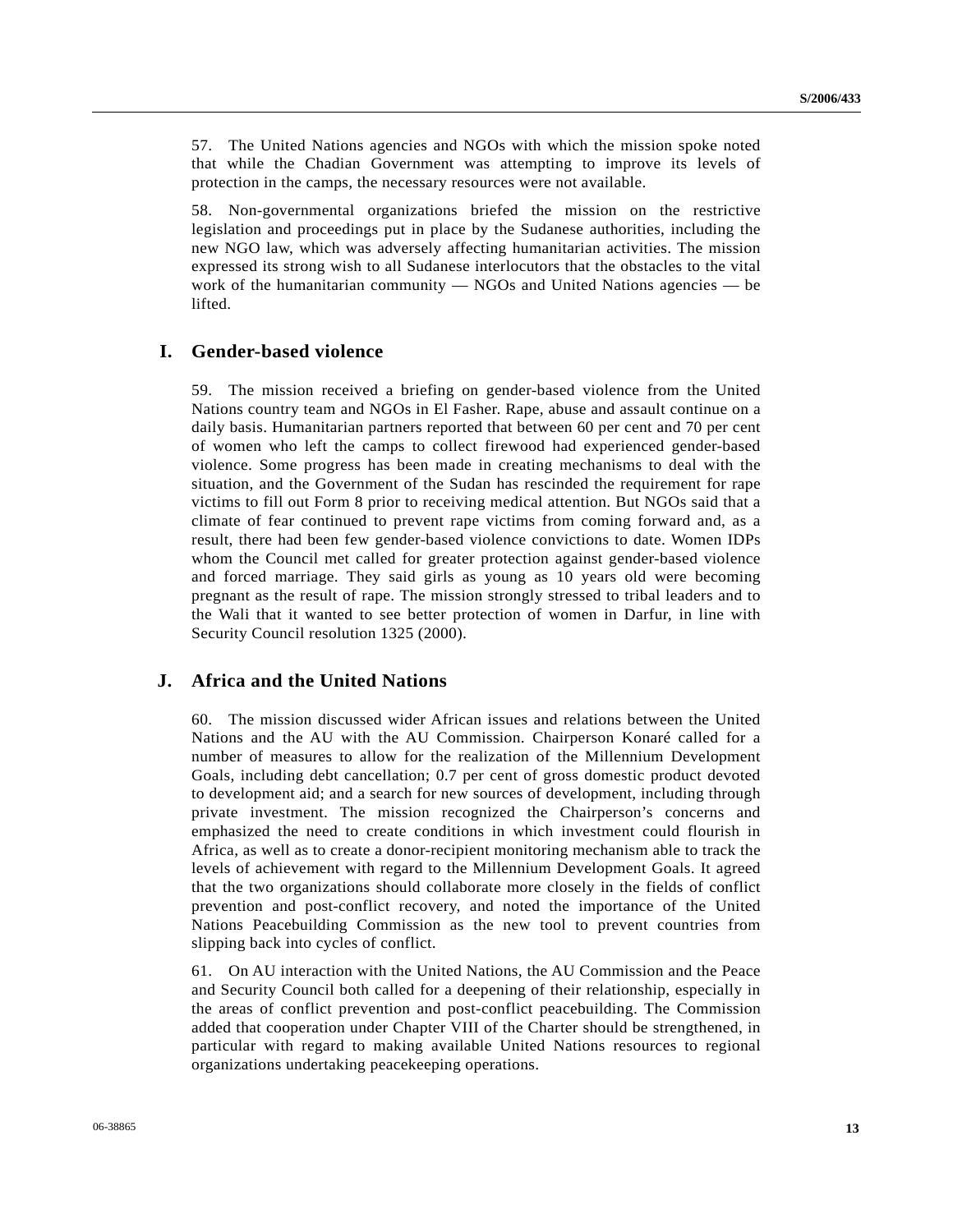62. The African Union Commission also raised the Democratic Republic of the Congo. The Commission informed that it would be dispatching a significant number of observers and a small standby African force for the forthcoming elections. Chairperson Konaré and Commissioner Djinnit expressed concern at the inappropriate outbursts during the ongoing electoral campaign. The mission noted the need for the elections to be conducted freely, fairly and according to the established schedule. Interlocutors all agreed that the next post-election period would be critical to establish an inclusive vision on such issues as security sector reform, the disarmament of remaining armed groups, good governance and the utilization of natural resources. The Commission expressed anxiety with regard to the current situation in Somalia, and called for more support to the transitional government. The Peace and Security Council requested the United Nations Security Council to reconsider the arms embargo against the country. The mission agreed to consider the request if the Intergovernmental Authority on Development agreed to mount a peacekeeping operation in Somalia.

# **IV. Observations and recommendations**

63. The Council's conclusions following the mission to the Sudan, Chad and Addis Ababa are as follows:

 (a) **The mission meetings in Khartoum have helped to improve trust between the Government of the Sudan and the United Nations;**

 (b) **The Council continues to give its full support to the Comprehensive Peace Agreement and the Darfur Peace Agreement, and wishes to see both implemented fully as a matter of urgency;**

#### *Darfur*

 (c) **The conflict in Darfur is particularly complex, and the United Nations needs a range of policies to tackle it;**

 (d) **The most obvious and pressing challenge is security. Without improvements here there can be no improvements elsewhere, such as in the humanitarian situation. However, the United Nations should not focus on the security (or humanitarian) situation in isolation. An aggregate United Nations response is required, bringing together all the various strands of the United Nations family. Humanitarian, development, political and security issues are linked, and cannot be addressed independently;** 

 (e) **The Darfur Peace Agreement can provide a basis for sustained security in Darfur. Efforts should continue to get further support from non-signatories, in particular Abdul Wahid. However, implementation cannot be held up. The parties that have signed the Darfur Peace Agreement should take immediate steps to implement it. In particular, the Government of the Sudan should disarm the Janjaweed. The Council also calls for an improved public diplomacy effort by the United Nations, the African Union and the Governments of the Sudan and Chad in explaining the benefits of the Darfur Peace Agreement to the population in Darfur;**

 (f) **The United Nations should work in partnership with the Government of the Sudan, and with its agreement, in deploying a United Nations force in**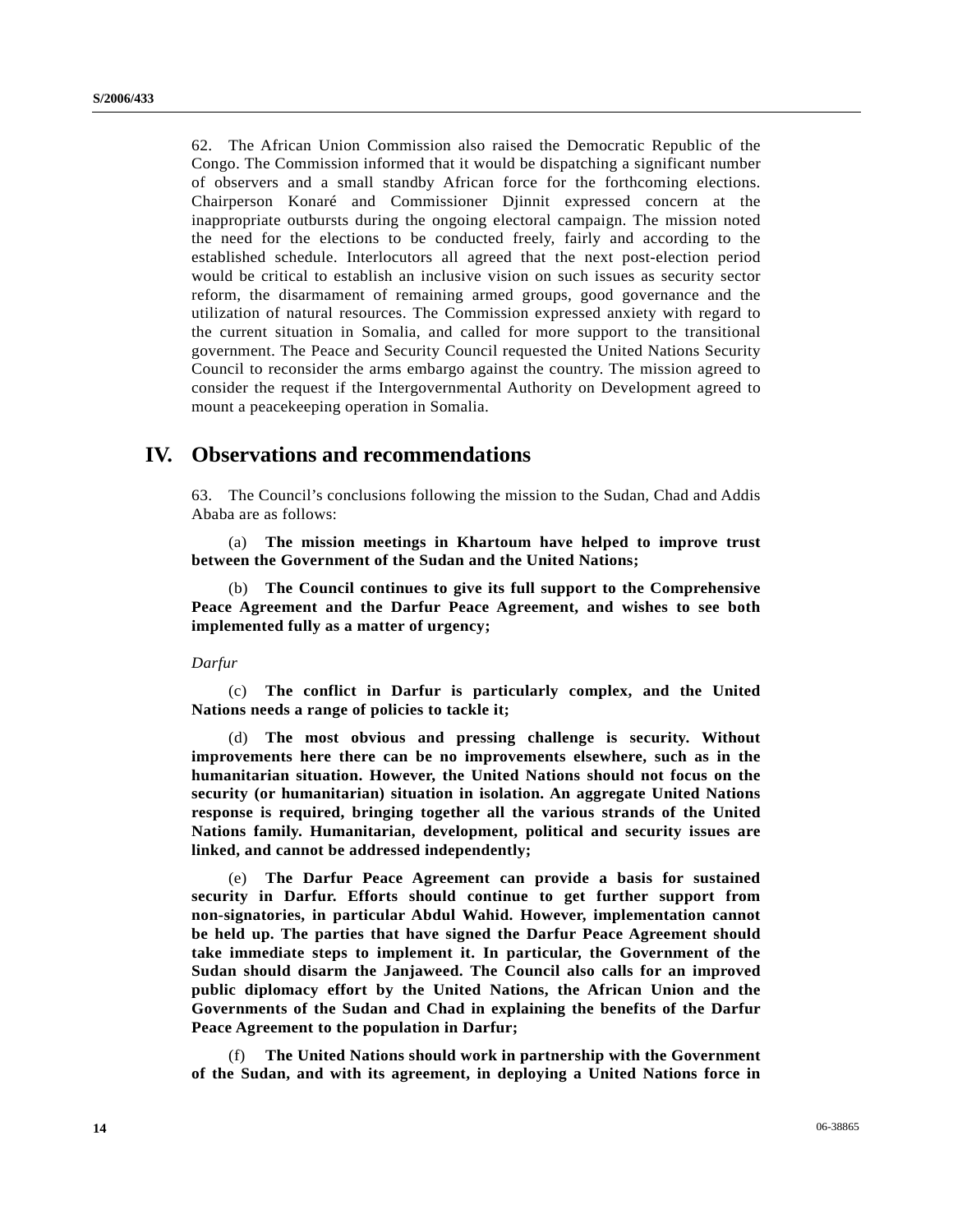**Darfur. If the United Nations force is to make a qualitative difference and protect itself and citizens against attacks by spoilers, it will need to take over a strengthened AMIS mandate, in line with that provided for by the Darfur Peace Agreement. The Council should stay in regular dialogue with the Government of the Sudan;** 

 (g) **There will be a seven-stage process towards full United Nations operational capacity in Darfur:** 

(i) **AMIS should interpret its current mandate as vigorously as possible;** 

 (ii) **A concept of operations should be drawn up enabling AMIS to implement the Darfur Peace Agreement.** 

(iii) **Additional resources for AMIS should be secured;** 

 (iv) **The technical assessment mission should develop a concept of operations for a United Nations mission, on the assumption it would take over the strengthened AMIS mandate;**

 (v) **The United Nations should complete the process of lining up troopcontributing countries, which should, as far as possible, be African;**

 (vi) **Transition should take place in a way that maintains maximum security while AMIS is scaled down and United Nations forces are deployed;** 

 (vii) **The United Nations should assume full operating capacity, hopefully, in January 2007.** 

**The Council discussed this approach with AU Commission Chairperson Konaré, who agreed.** 

 (h) **Given the time it would take for transition to a United Nations operation in Darfur, AMIS will need immediate strengthening and reinforcing. The mission calls on the international community, including international and regional organizations, to provide AMIS with every possible assistance. It considers the pledging conference planned for 7 July an important step in strengthening AMIS, although action sooner is also desirable where possible;** 

 (i) **Urgent action is needed by the Government of the Sudan, and other Sudanese parties, to tackle the serious problem of gender-based violence in Darfur;** 

#### *Southern Sudan*

 (j) **Faster implementation of the Comprehensive Peace Agreement is required. Without this, the Sudanese public may lose faith in the Agreement, as it does not perceive a peace dividend;**

 (k) **Given the continuing security concerns in the south, the mission considers that UNMIS should not be impacted on as a result of the deployment of a United Nations force in Darfur;**

 (l) **The problem of LRA requires firm attention. Steps should be taken to develop a decisive international response to remove that threat, should peace talks fail. We look forward to receiving the recommendations of the United**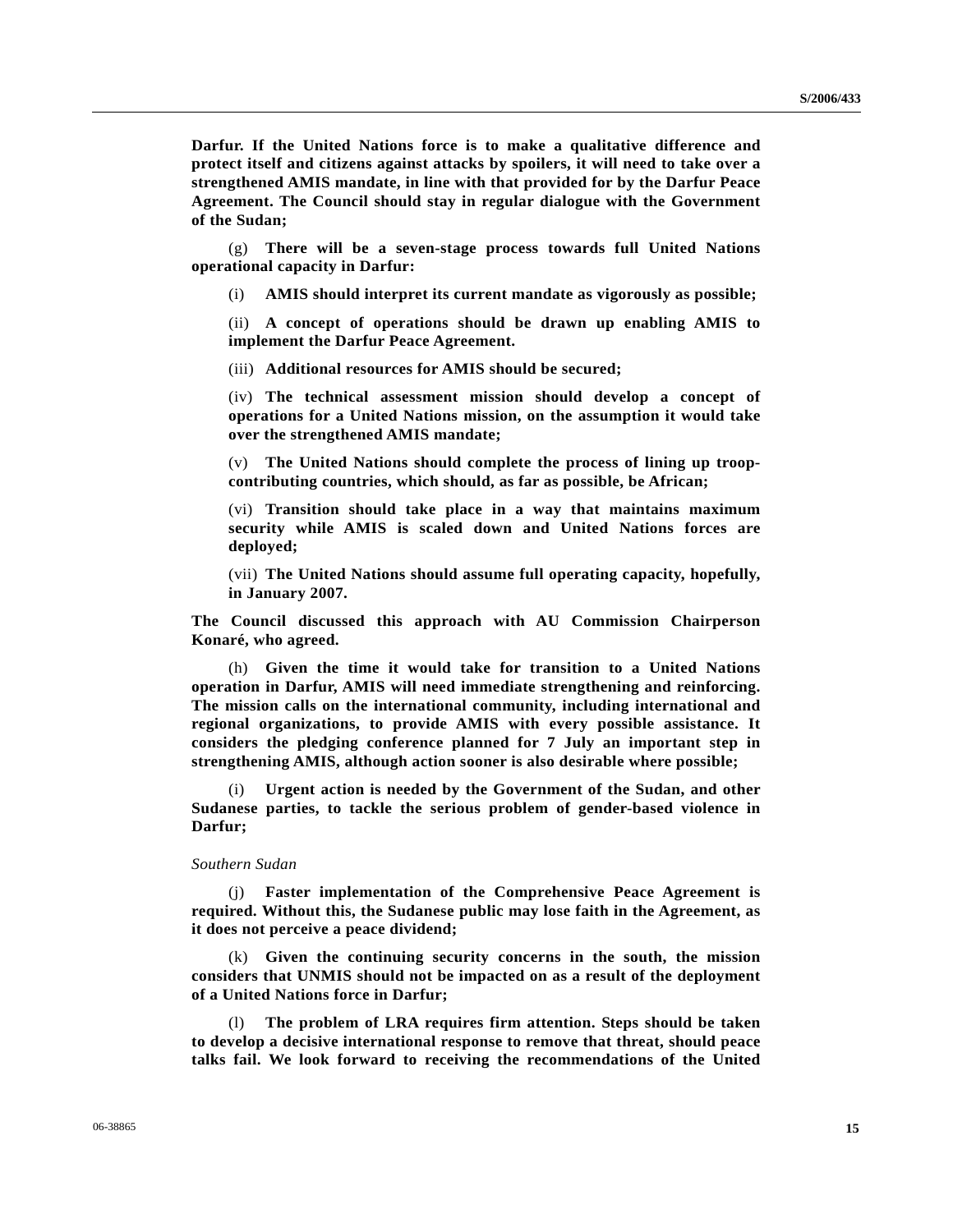**Nations Secretariat on tackling LRA. It is also important that the ICC indictments against LRA be acted on;** 

 (m) **International aid agencies and donors should live up to pledges made during the 2005 Oslo conference, and not allow the problems in Darfur to distract their attention from the continuing problems in southern Sudan;** 

#### *Chad*

 (n) **The Security Council intends to review the issue of the international protection of the refugee and IDP camps and requests the Secretary-General to provide to it recommendations in this regard;** 

 (o) **The Security Council recommends an increase in international humanitarian aid to the refugees and IDPs in Chadian camps;** 

(p) **The Security Council encourages President Déby in line with his recent initiative, to strengthen his policy of conciliation by taking concrete measures;** 

#### *Regional issues*

 (q) **The future of Darfur is tied to that of the rest of the Sudan and the wider region. Failure to resolve the Darfur crisis would bring serious regional implications. There can be no lasting peace in Darfur without the successful implementation of the Comprehensive Peace Agreement, and no sustainable peace in southern Sudan without the successful implementation of the Darfur Peace Agreement;** 

 (r) **It is important that the Governments of the Sudan and Chad begin dialogue and implement the measures in the Tripoli Agreement.**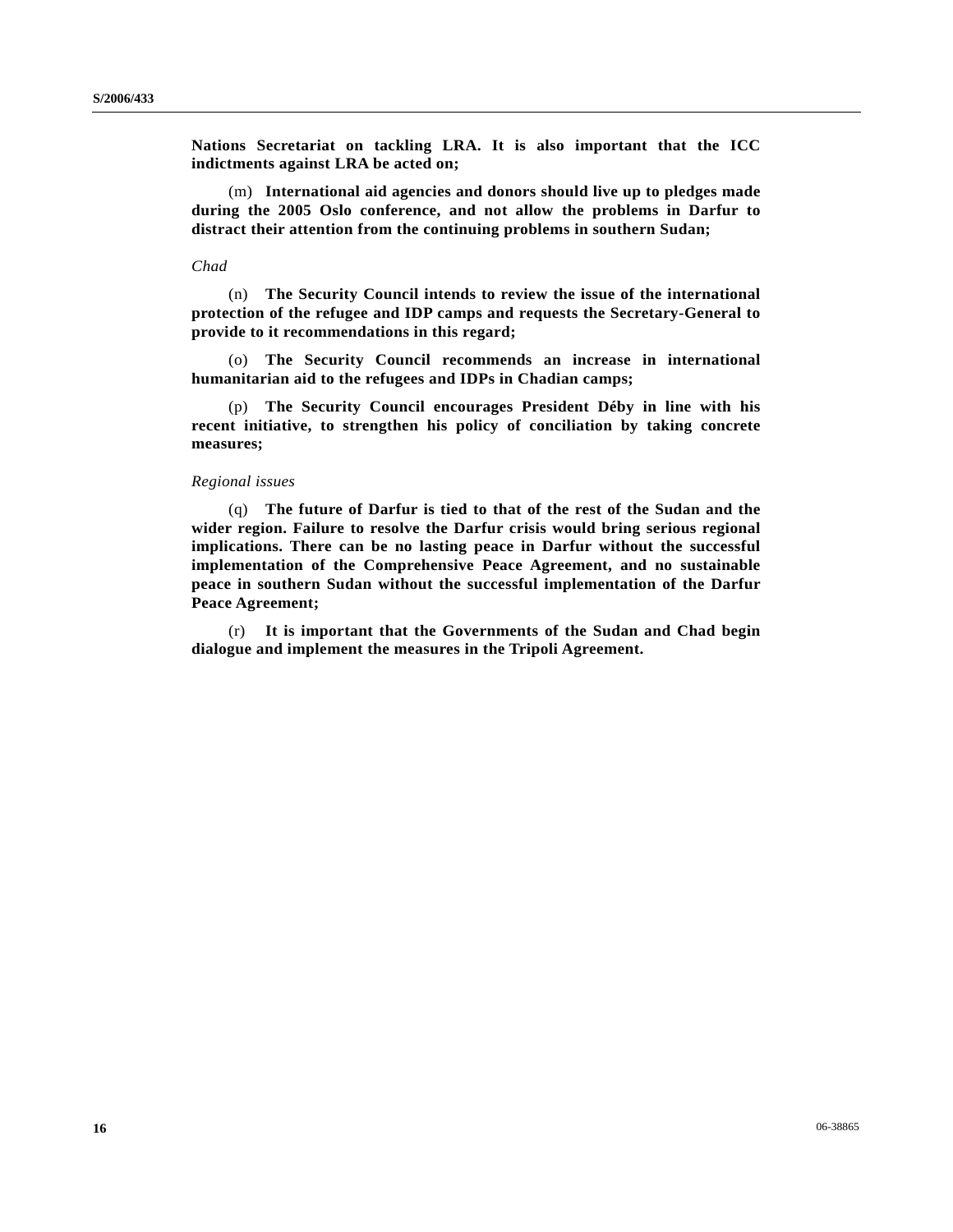# **Annex**

# **Terms of reference**

# **Security Council mission to the Sudan, Chad and the African Union Headquarters in Addis Ababa**

## **General**

- Demonstrate the Security Council's determination to work with the Government of the Sudan, the African Union and other parties to assist in tackling the various problems confronting the Sudan.
- Express the Security Council's utmost concern over the dire consequences of the prolonged conflict in Darfur for the civilian population, including the continuing humanitarian crisis, and the repercussions for the rest of the Sudan and the region; and reiterate in the strongest terms the need for all parties to the conflict to put an end to violence and atrocities.
- Reiterate the Security Council's commitment to the sovereignty, unity, independence and territorial integrity of the Sudan, which will be unaffected by the transition to a United Nations operation in Darfur.
- Raise global public awareness of the crisis in Darfur, as well as the efforts of the United Nations, and the Security Council, to tackle it.
- Reiterate the Security Council's welcome of the success of the African Union-led inter-Sudanese peace talks on the conflict in Darfur in Abuja, Nigeria, in particular the framework agreed between the parties for a resolution of the conflict in Darfur (the Darfur Peace Agreement).
- Stress the importance of full and rapid implementation of the Darfur Peace Agreement to restore a sustainable peace in Darfur.
- Call on the parties to the Darfur Peace Agreement to respect their commitments and implement the agreement without delay.
- Urge those parties that have not signed the Darfur Peace Agreement to do so without delay and not to act in any way that would impede implementation of the agreement.
- Expresses the Security Council's intention to take, including in response to a request by the African Union, strong and effective measures, such as an asset freeze or travel ban, against any individual or group that violates or attempts to block the implementation of the Darfur Peace Agreement or commits human rights violations.
- Stress the importance of launching the Darfur-Darfur dialogue as soon as possible with a wide range of stakeholders, in order to explain the Darfur Peace Agreement and enlist wider support for it.
- Call on all relevant parties to take all necessary measures to ensure the continued effectiveness of the African Union Mission in the Sudan (AMIS) so that AMIS can support implementation of the Darfur Peace Agreement.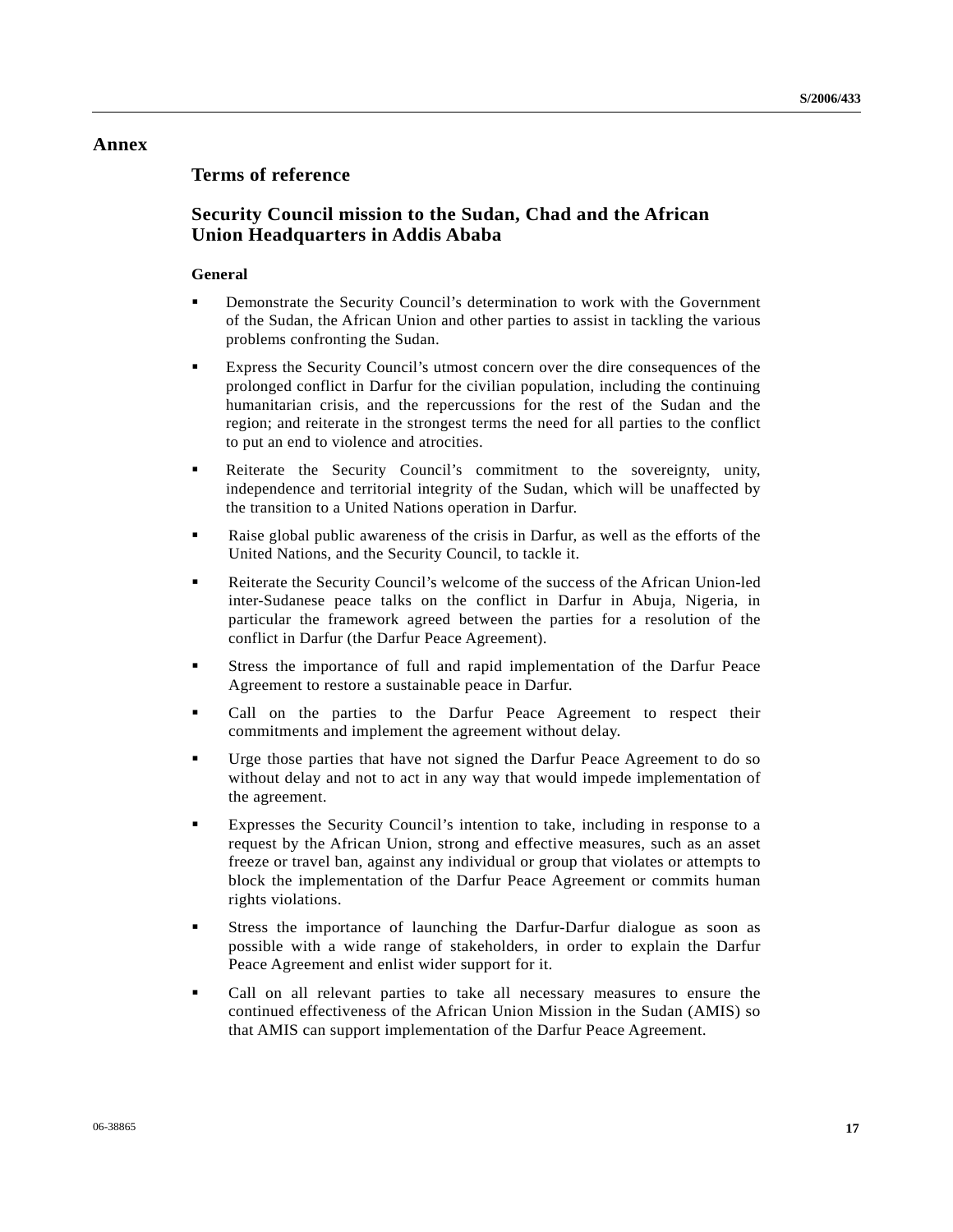- Reiterate support for a transition to a United Nations operation as soon as possible, in the interests of the safety and security of the people of Darfur.
- Express the Security Council's support for the decision of the African Union Peace and Security Commission on 15 May 2006 that concrete steps should be taken to effect the transition from AMIS to a United Nations operation.
- Call on the parties to the Darfur Peace Agreement to facilitate and work with the African Union, the United Nations, regional and international organizations and Member States to accelerate transition to a United Nations operation.
- Look actively at ways to immediately further enhance cooperation between the United Nations and the African Union, with a view to transition to a United Nations operation.
- **Make clear the Security Council's view that a United Nations operation should** have strong African participation and character.
- **Reaffirm the Security Council's concern that the persisting violence in Darfur** might further negatively affect the rest of the Sudan as well as the region, including the security of Chad and the Central African Republic.
- Call on all States in the region to cooperate in ensuring regional stability.
- Stress that the Secretary-General should consult jointly with the African Union, in close and continuing consultation with the Security Council, and in cooperation and close consultation with the parties to the Abuja peace talks, including the Government of National Unity, on decisions concerning the transition to a United Nations operation.

#### **Sudan: Darfur issues**

- **Make clear to the Government of the Sudan the benefits of a United Nations** mission in Darfur.
- Evaluate the additional support required for AMIS to be able to protect civilians and meet its mission objectives.
- Assess the further additional strengthening AMIS requires to implement the Darfur Peace Agreement.
- Call on all parties to respect the neutrality, impartiality and independence of humanitarian assistance, and insist on compliance with international humanitarian law and other relevant international obligations.
- Press all parties, in particular the Government of the Sudan, to ensure full and unimpeded access to non-governmental organizations and humanitarian and relief organizations.
- Assess the looming food crisis in the Sudan and the need for donors to quickly commit new funds to ensure that there is no break in food supply from the World Food Programme.
- Exchange views with non-governmental organizations on how to improve the humanitarian situation.
- Evaluate the extent of gender violence in Darfur, propose recommendations for urgently addressing it and evaluate the progress of the Government of National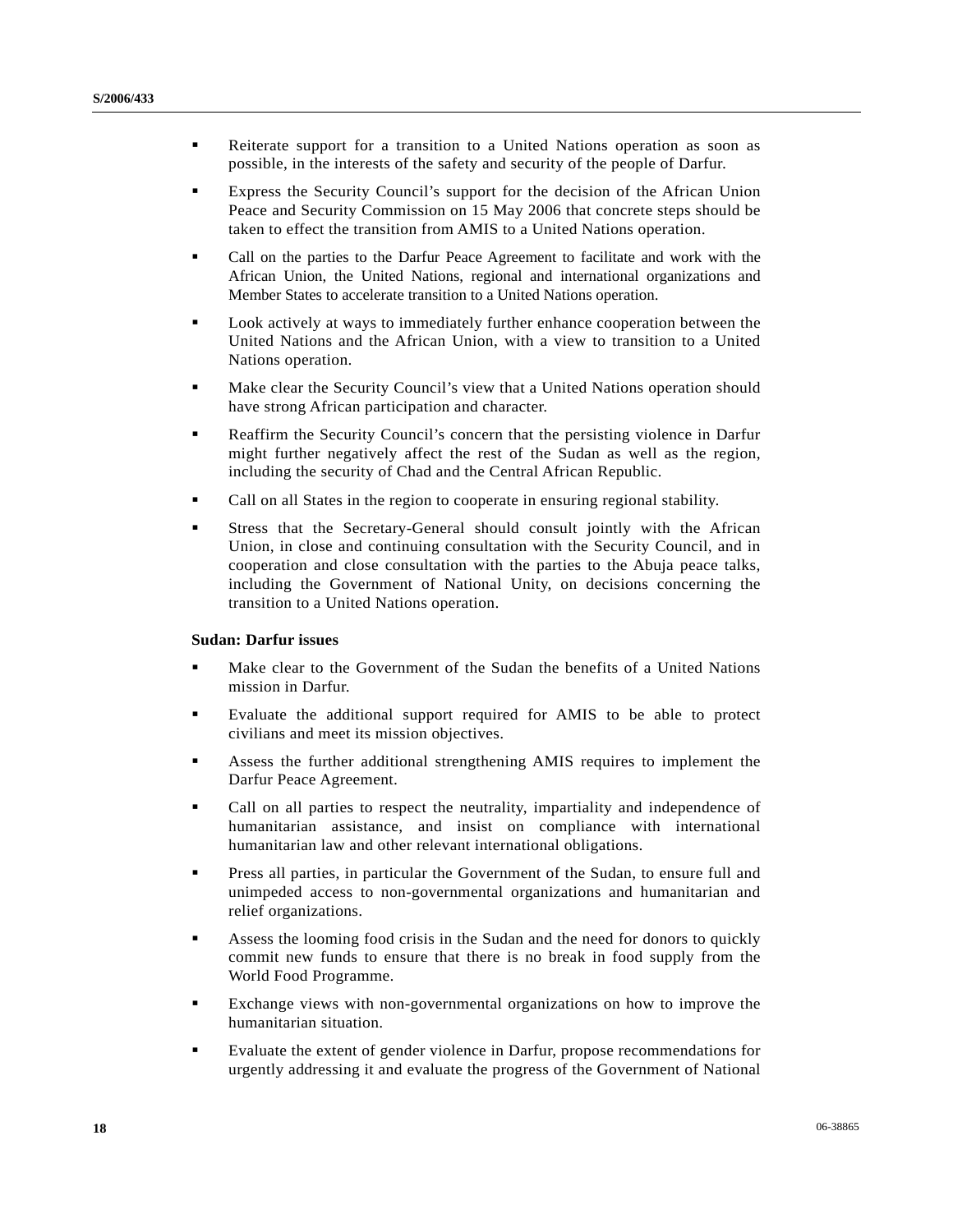Unity towards implementing its Action Plan to Combat Violence against Women in Darfur, with particular focus on the rescission of Form 8 and access to legal redress.

- Reiterate the need for an end to forced depopulation and underline concern at the increasing number of internally displaced persons.
- Support the efforts of humanitarian and relief agencies in Darfur.
- Evaluate the enforcement and impact of existing Security Council provisions, including targeted sanctions and the arms embargo on Darfur.
- **Press for the Government of the Sudan and all other parties to the conflict in** Darfur, in accordance with their obligations under resolution 1593 (2005), to cooperate fully with the International Criminal Court.

#### **Sudan: North-South and southern Sudan issues**

- Review progress in the implementation of the Comprehensive Peace Agreement and the creation of the institutions of Southern Sudan, emphasizing the importance that all parties honour the agreements.
- Assess the performance and operational capacity of UNMIS.
- Assess in accordance with resolution 1663 (2006) how UNMIS could more effectively address the problem of the Lord's Resistance Army (LRA), which continues to cause the death, abduction and displacement of many innocent civilians in the Sudan and elsewhere.
- Reaffirm the Security Council's concern about LRA and press for urgent action by the Sudanese authorities to arrest those subject to arrest warrants issued by the International Criminal Court.

#### **African Union (Addis Ababa)**

- Exchange of views on how best to launch the Darfur-Darfur dialogue.
- Commend the efforts of the African Union to achieve lasting peace in Darfur, including what AMIS has successfully achieved as well as the efforts of Member States and organizations that have assisted AMIS.
- Reiterate the Security Council's endorsement of the decision of the African Union Peace and Security Council of 10 March to support in principle the transition of AMIS to a United Nations operation.
- Call on the African Union to agree with the United Nations, regional and international organizations, and Member States on requirements now necessary, in addition to those identified by the Joint Assessment Mission of December 2005, to strengthen the capacity of AMIS to enforce the security arrangements of the Darfur Peace Agreement, with a view to a follow-on United Nations operation in Darfur.
- Welcome, and stress the importance of, the increasing cooperation between the United Nations and the African Union to facilitate transition from AMIS to a United Nations operation.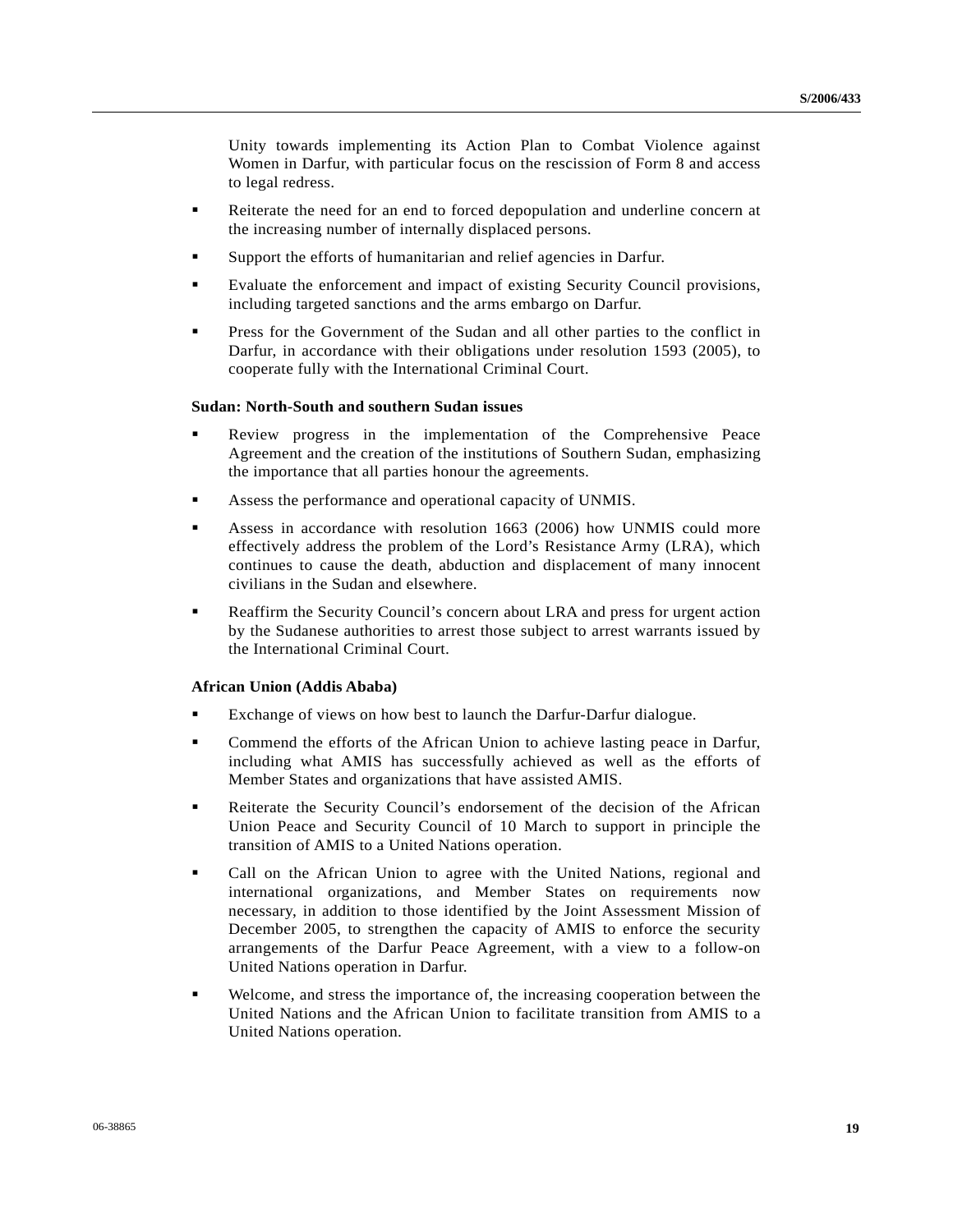- **Press for, and assess progress towards, the early convening of a pledging** conference, making clear that additional funds for AMIS will depend on the development of a realistic plan to reinforce AMIS.
- Exchange views on the threat from the Lords Resistance Army and ongoing efforts to resolve this problem.
- Exchange views on African Union efforts to address the crisis in Chad and to restore peace and stability in the region.
- Develop closer relations between the United Nations and the African Union.
- Exchange views on enhancing the ability of AMIS to protect civilians, including through the conduct of patrols 24 hours a day, 7 days a week, outside of camps of internally displaced persons.

#### **Sudan-Chad relations**

- Encourage the reduction of tensions between Chad and the Sudan.
- Stress the importance of maintaining the security and neutrality of the internally displaced person/refugee camps in the Sudan and Chad.
- Express concern over, and explore a resolution to, the conflict between Chad and the Sudan, making clear that both Chad and the Sudan must refrain from any actions in violation of the integrity of their common border, and ensure that their territory is not used to destabilize the territory of others.
- Call on Chad and the Sudan to abide by their obligations under the Tripoli Declaration and Agreement of 8 February 2006, and to implement agreed confidence-building measures.
- Evaluate the implications of the conflict in Darfur on Chad, and the ways to address the problems arising, including the refugee camps, recruitment of child soldiers, border security and wider regional stability.
- Assess the impact of the closure of the border between Chad and the Sudan on the operation of United Nations humanitarian agencies and non-governmental organizations.

#### **Chad**

- Evaluate the situation of the refugees from the Sudan and from the Central African Republic, as well as of the internally displaced persons in Chad.
- Make clear that any attempt to seize power by force would be regarded by the Security Council as unacceptable, and call on all parties in Chad to renounce violence.
- Evaluate the impact of the rebel attacks perpetrated recently against N'Djamena and Adré.
- Call for open and sustained political dialogue with those parties in Chad that are willing to renounce violence.
- Support the efforts of humanitarian and relief agencies in Chad, in accordance with international humanitarian law.